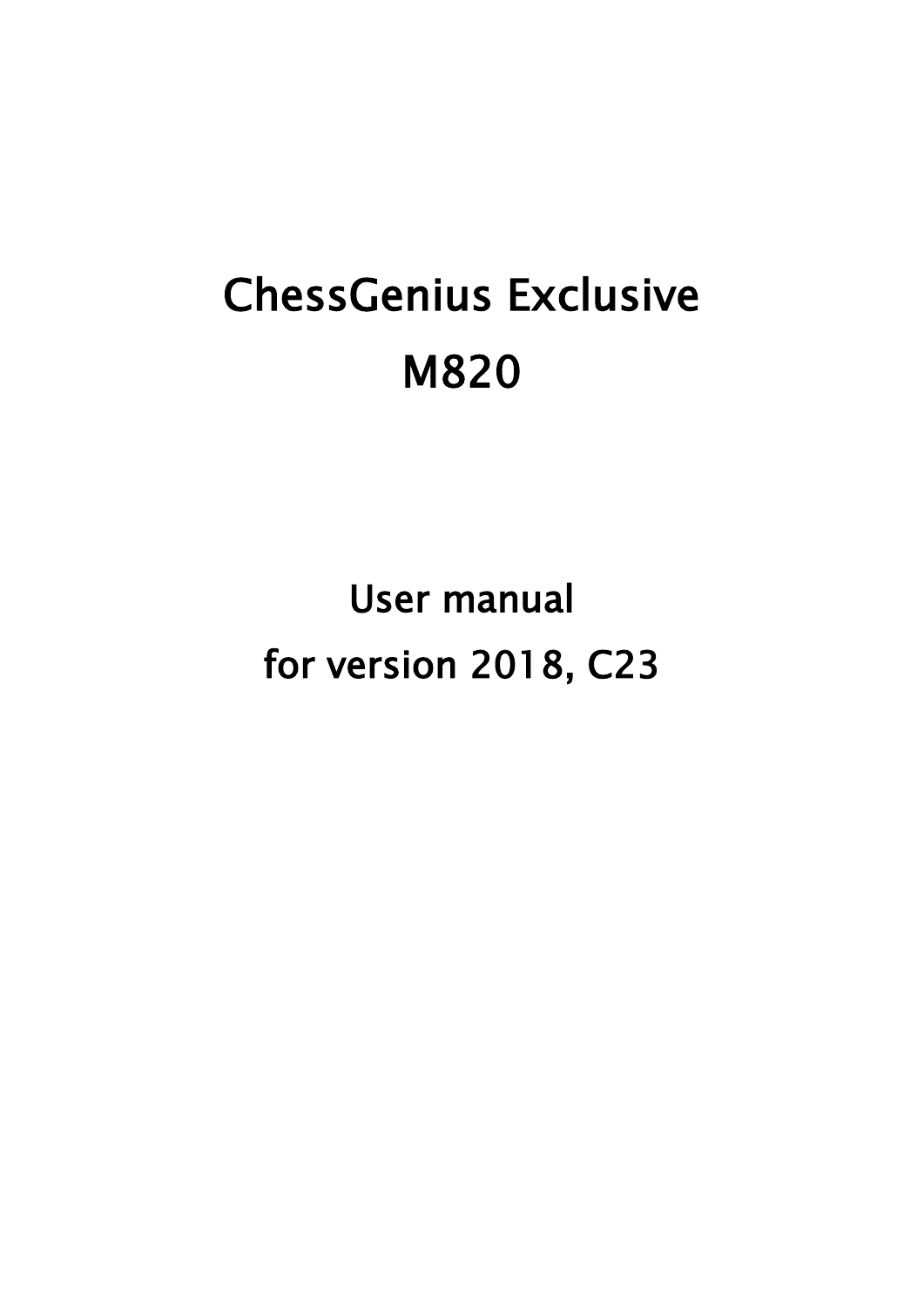# **CONTENTS**

| 1              |           |  |
|----------------|-----------|--|
|                | 1.1       |  |
|                | 1.2       |  |
|                | 1.3       |  |
|                | 1.4       |  |
| $\overline{2}$ |           |  |
|                | 2.1       |  |
|                | 2.2       |  |
|                | 2.3       |  |
|                | 2.4       |  |
|                | 2.5       |  |
|                | 2.6       |  |
|                | 2.7       |  |
| 3              |           |  |
|                | 3.1       |  |
|                | 3.1.1     |  |
|                | 3.1.2     |  |
|                | 3.2       |  |
|                | 3.3       |  |
|                | 3.4       |  |
|                | 3.5       |  |
|                | 3.5.1     |  |
|                | 3.5.2     |  |
|                | 3.5.3     |  |
|                | 3.5.4     |  |
|                | 3.6       |  |
|                | 3.7       |  |
|                | 3.7.1     |  |
|                | 3.7.2     |  |
|                | 3.8       |  |
|                | 3.9       |  |
|                | $4 \quad$ |  |
|                | 4.1       |  |
|                | 4.2       |  |
|                | 4.3       |  |
|                | 4.4       |  |
|                | 4.5       |  |
|                | 4.6       |  |
|                | 4.7       |  |
|                |           |  |
| 5              |           |  |
|                | 5.1       |  |
|                | 5.2       |  |
|                | 5.3       |  |
|                | 5.4       |  |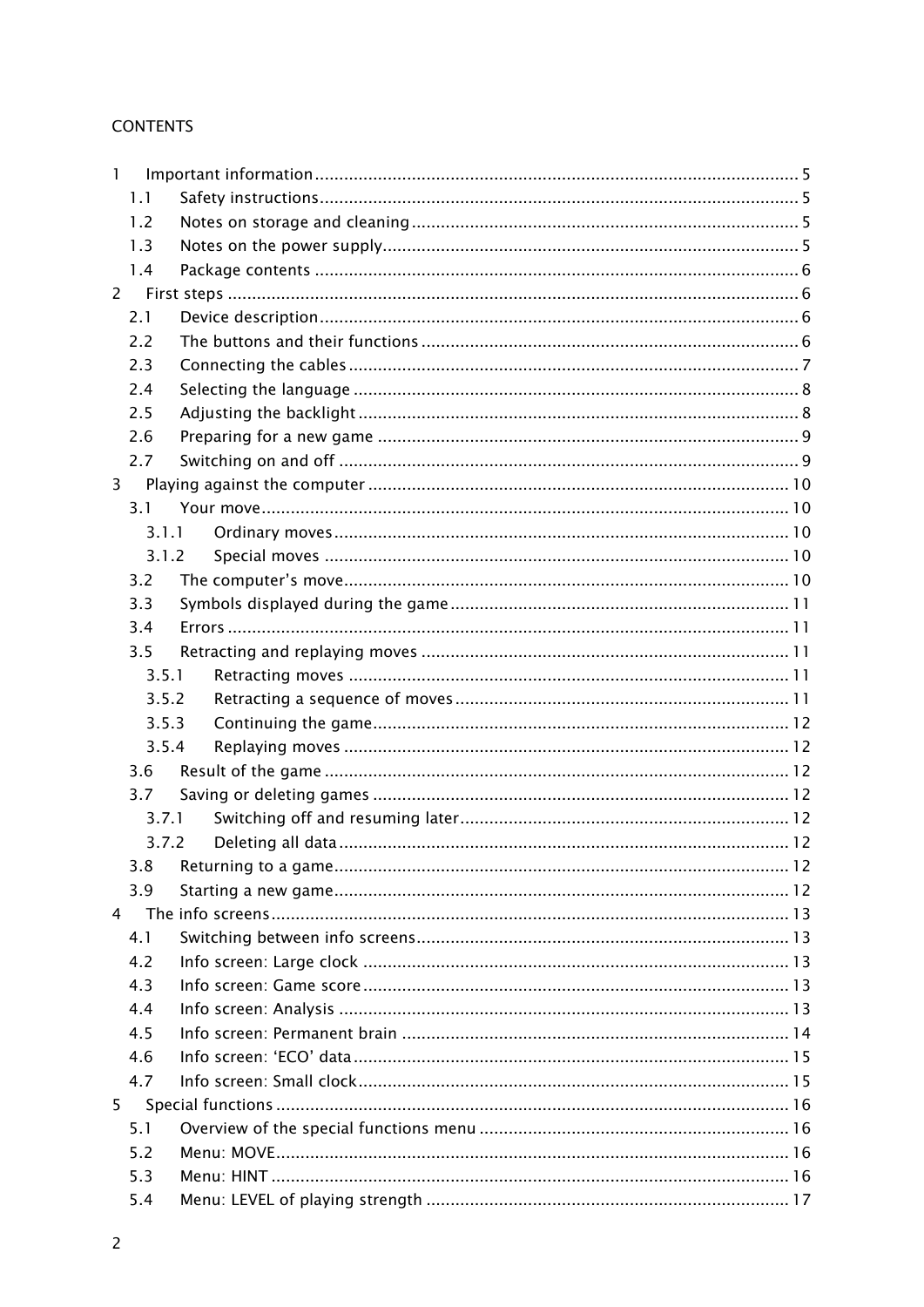| 5.4.1  |                                                                    |  |
|--------|--------------------------------------------------------------------|--|
| 5.4.2  |                                                                    |  |
| 5.4.3  |                                                                    |  |
| 5.4.4  |                                                                    |  |
| 5.4.5  |                                                                    |  |
| 5.4.6  |                                                                    |  |
| 5.4.7  |                                                                    |  |
| 5.4.8  |                                                                    |  |
| 5.4.9  |                                                                    |  |
| 5.5    |                                                                    |  |
| 5.6    |                                                                    |  |
| 5.7    |                                                                    |  |
| 5.8    |                                                                    |  |
| 5.9    |                                                                    |  |
| 5.10   |                                                                    |  |
| 5.11   |                                                                    |  |
| 5.11.1 |                                                                    |  |
| 5.11.2 |                                                                    |  |
| 5.11.3 |                                                                    |  |
| 5.11.4 |                                                                    |  |
| 5.11.5 |                                                                    |  |
| 5.11.6 |                                                                    |  |
| 5.11.7 |                                                                    |  |
| 5.11.8 |                                                                    |  |
| 5.11.9 |                                                                    |  |
|        |                                                                    |  |
|        |                                                                    |  |
|        |                                                                    |  |
|        |                                                                    |  |
| 5.12   |                                                                    |  |
| 5.13   |                                                                    |  |
| 6      |                                                                    |  |
| 6.1    |                                                                    |  |
| 6.2    | Saving and loading games in PGN (Portable Game Notation) format 26 |  |
| 6.2.1  |                                                                    |  |
| 6.2.2  |                                                                    |  |
| 6.2.3  |                                                                    |  |
| 6.2.4  |                                                                    |  |
| 6.2.5  |                                                                    |  |
| 6.3    |                                                                    |  |
| 6.3.1  |                                                                    |  |
| 6.3.2  |                                                                    |  |
| 7      |                                                                    |  |
| 7.1    |                                                                    |  |
| 7.2    |                                                                    |  |
| 7.3    |                                                                    |  |
|        |                                                                    |  |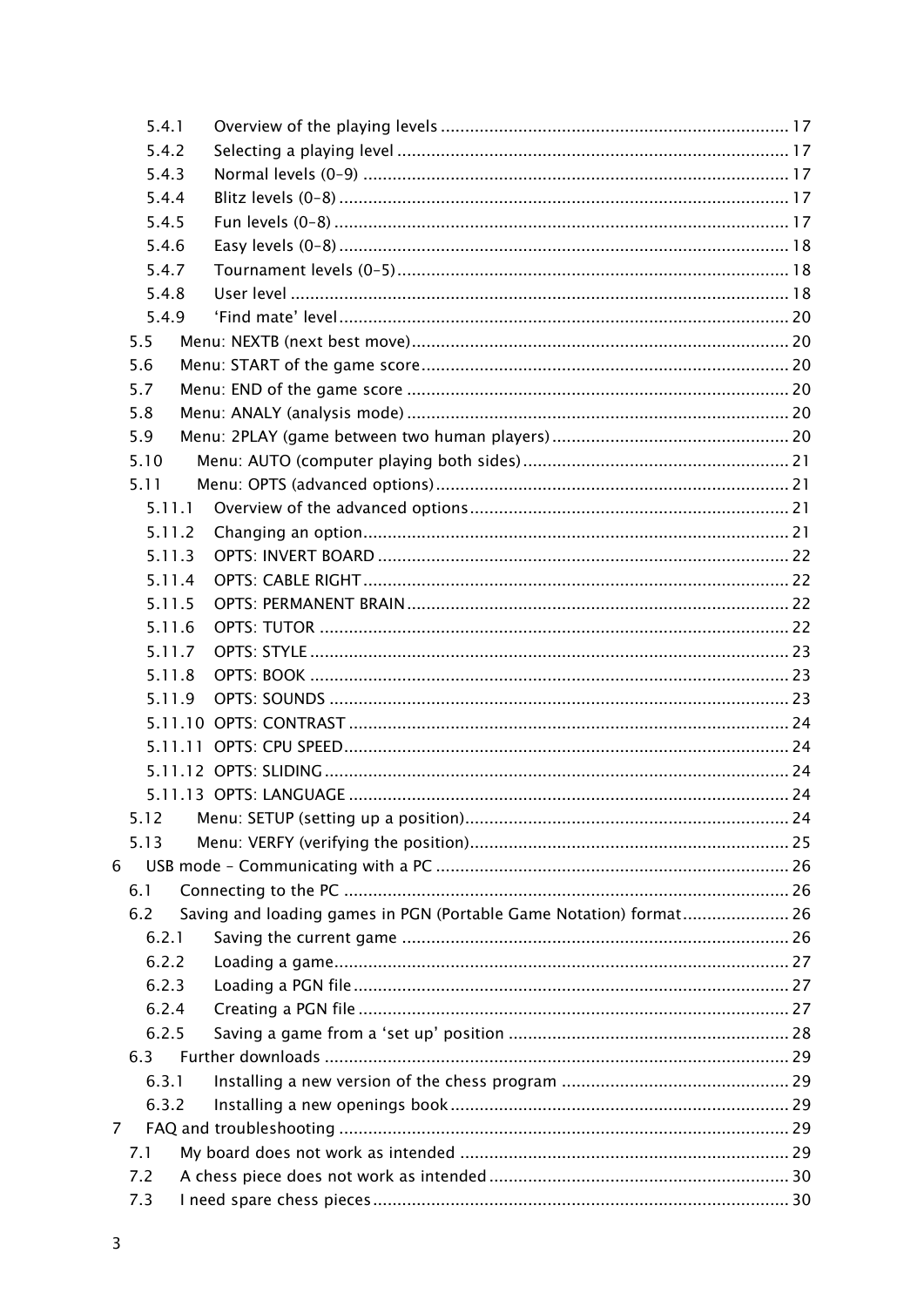| 7.4 |       |  |
|-----|-------|--|
| 7.5 |       |  |
| 7.6 |       |  |
| 7.7 |       |  |
| 7.8 |       |  |
|     | 7.8.1 |  |
|     | 7.8.2 |  |
|     | 7.8.3 |  |
| 7.9 |       |  |
|     | 7.10  |  |
|     | 7.11  |  |
|     | 7.12  |  |
| 8   |       |  |
| 9   |       |  |
| 10  |       |  |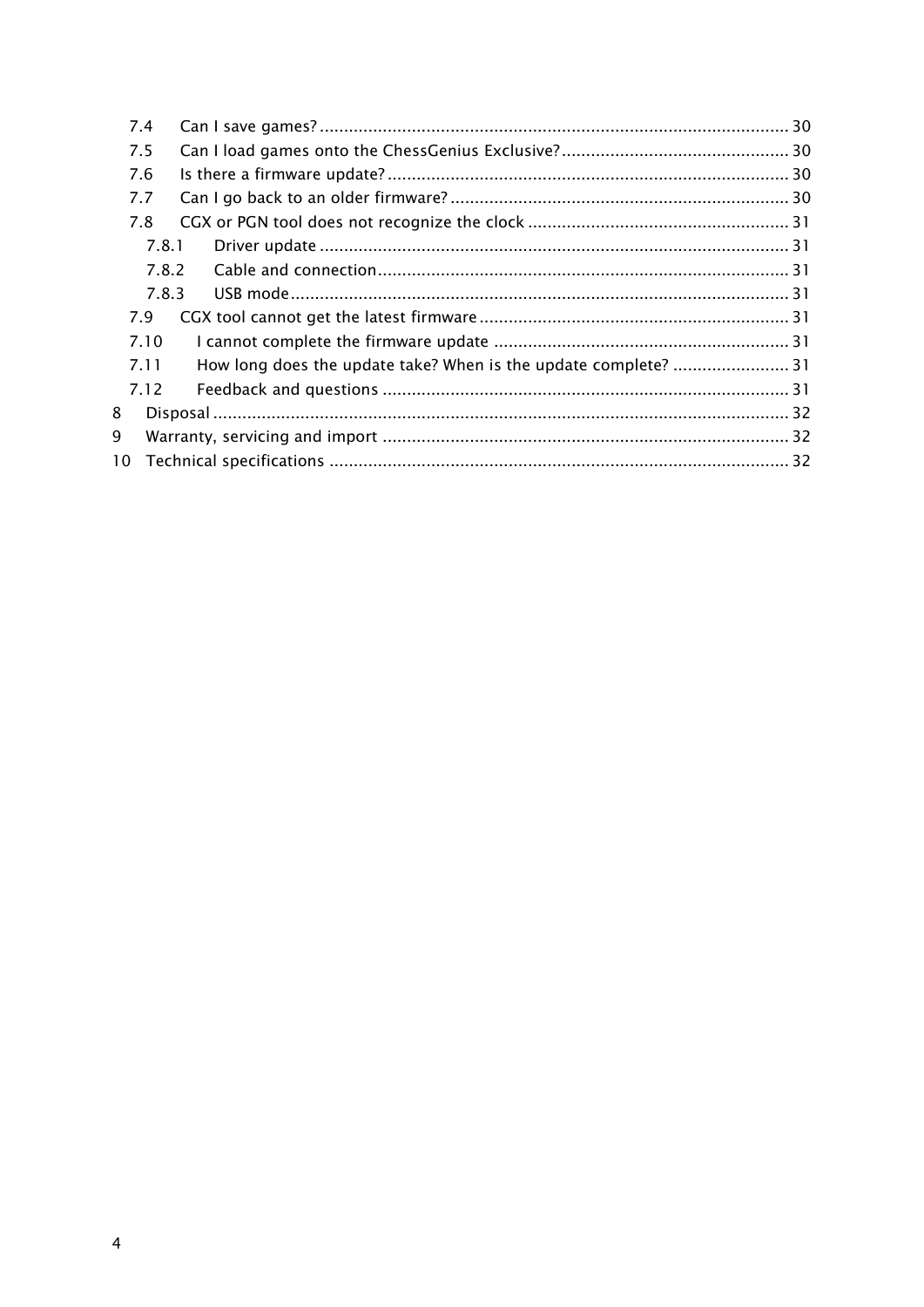# <span id="page-4-0"></span>1 Important information

Before using this device, please read the following safety notes and operating instructions completely, and pay careful attention to them. Please store this user manual with the device, so that you can refer to it later if needed. If you later give this device to another user, please also give them this manual.

# <span id="page-4-1"></span>1.1 Safety instructions

Please note that this product is not a child's toy within the meaning of Directive 2009/48/EC. If you let your children use the device, instruct them accordingly and ensure that the device is used only as intended.

- Keep the packaging bags and film away from babies and small children, as there is a danger of suffocation!
- In order to avoid damage, do not expose the device to heat, e.g. from radiators or from direct sunlight, and do not expose it to any kind of moisture.
- In order to avoid malfunctions, do not operate the device on or near devices that create magnetic fields or electromagnetic radiation, such as for example televisions, loudspeakers, mobile and cordless telephones, WiFi devices etc.
- Do not open the device under any circumstances. It does not contain any serviceable parts. In the event of malfunction, contact the service address listed.

# <span id="page-4-2"></span>1.2 Notes on storage and cleaning

- Please note that this device is made from real wood. Handle the wood carefully, always store the device where it is dry and do not expose it to strong sunlight.
- When required, only clean the device's surface with a slightly damp cloth, and ensure that no moisture can penetrate into the device.
- Do not use solvents or other aggressive or abrasive cleaning agents, as these can damage the device's surfaces and lettering.

# <span id="page-4-3"></span>1.3 Notes on the power supply

Only operate the ChessGenius Exclusive with the supplied AC adaptor. Input 100–240 V 50/60 Hz, 0.45A max Output 9V DC 1A

When using the AC adaptor, please observe the following:

- The power socket should be located close to the device and should be easily accessible.
- The device should not be connected to more power sources than recommended.
- The electrical contacts must not be short-circuited.
- Before cleaning the device, ensure you disconnect the adaptor from the mains.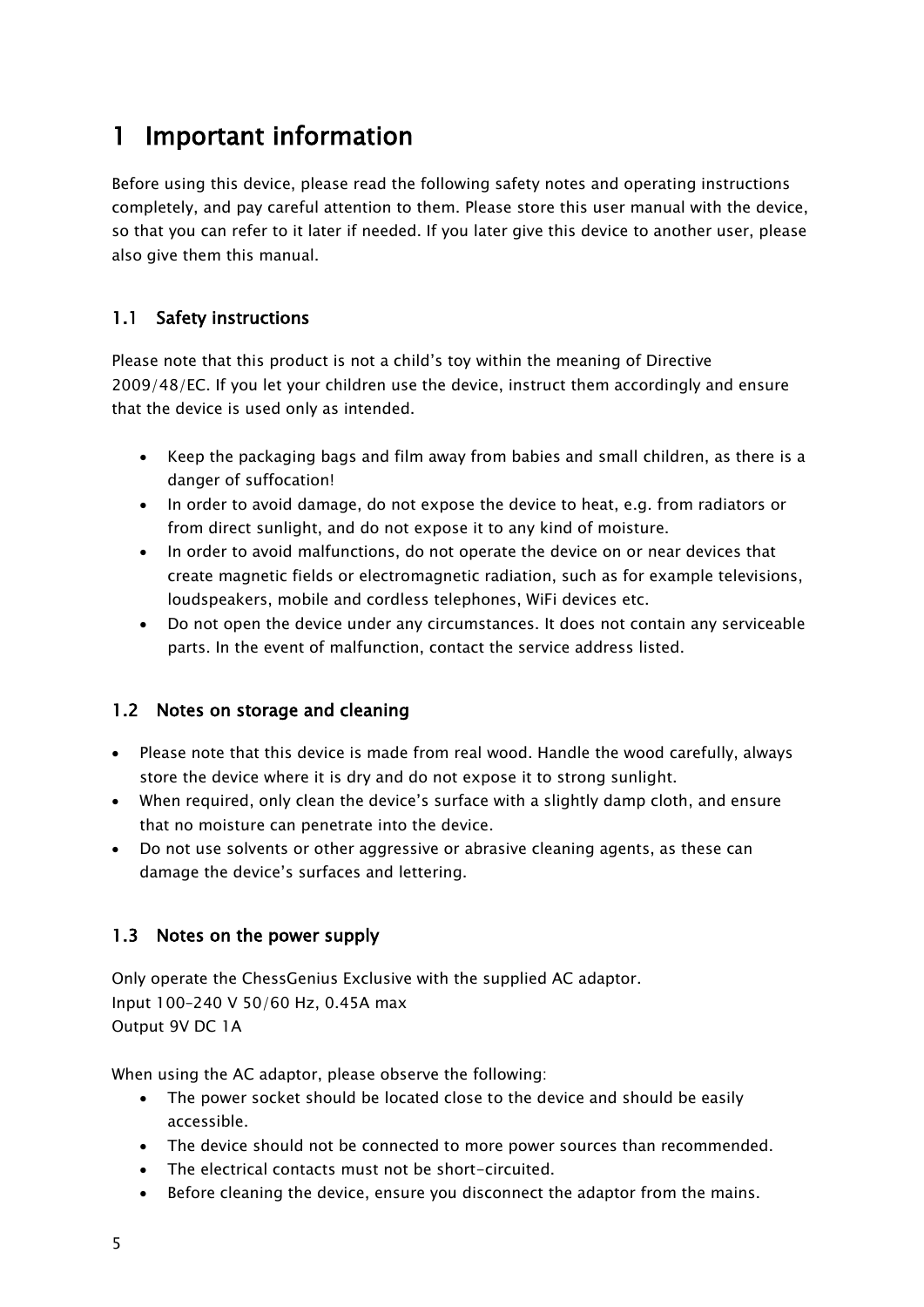- Regularly check the product and the AC adaptor for damage, and do not use either of them if they are damaged. Never open them up.
- <span id="page-5-0"></span>Please observe any safety information printed on the AC adaptor.

#### 1.4 Package contents

The ChessGenius Exclusive package contains the following components:

- 1 chessboard
- 17 white chess pieces (including an additional queen)
- 17 black chess pieces (including an additional queen)
- 1 computer unit (can also be used as a chess clock) with LCD display
- 1 AC adaptor
- 1 cable with two identical connectors, with which to connect the computer unit to the chessboard
- 1 user manual
- 1 warranty card

After unpacking, please check the contents for completeness and any possible signs of damage that could have occurred during transport. In the event of a complaint, please promptly contact the dealer where you obtained the product.

# <span id="page-5-1"></span>2 First steps

# <span id="page-5-2"></span>2.1 Device description

The chessboard automatically detects the locations of the chess pieces. Simply place the pieces on their squares. The computer unit can also be used as a chess clock. It must be connected to the chessboard for you to use it. Please see section [2.3](#page-6-0) for information on how to do this.

#### <span id="page-5-3"></span>2.2 The buttons and their functions

Overview of the computer unit's buttons:

- RED, top Same as the bottom RED button. Cancels a command or returns to the menu.
- GREEN, top Same as GREEN, bottom. Confirms a command.

Note: The RED and GREEN buttons have various uses depending on the situation. The 'inverted' wording (i.e. text on a dark background) in the bottom line of the display indicates their current functions: RED in the left corner, GREEN in the right corner. If nothing is indicated, the respective buttons are not currently enabled.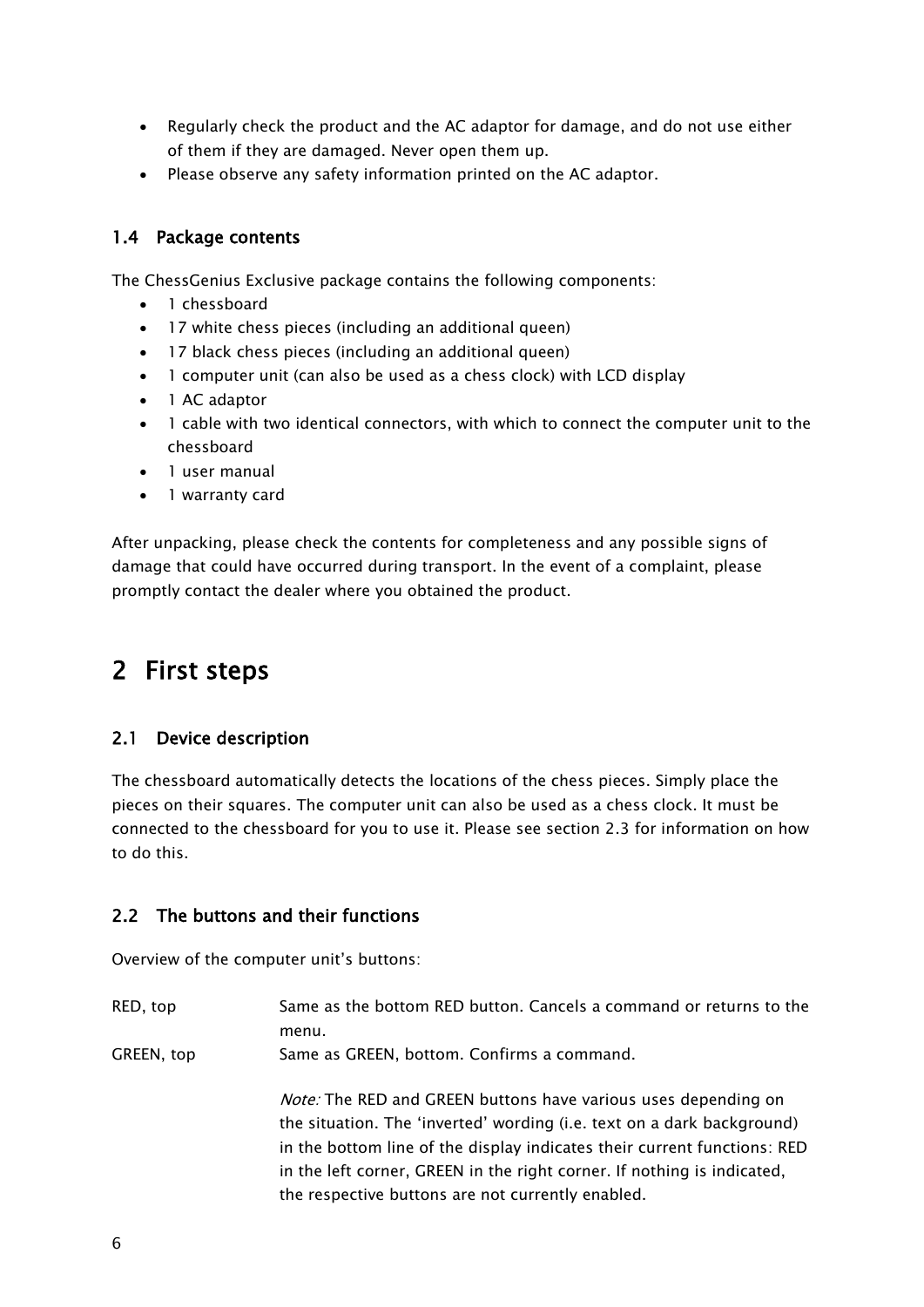| On/Off              | Switches the device on or off.                                        |
|---------------------|-----------------------------------------------------------------------|
| <b>NEW</b>          | Starts a new game.                                                    |
| <b>BACKLIGHT</b>    | Adjusts the display's backlighting.                                   |
| Clockwise arrow     | Retracts moves.                                                       |
| Anticlockwise arrow | Replays moves.                                                        |
| RED, bottom         | Same as the top RED button.                                           |
| GREEN, bottom       | Same as GREEN, top.                                                   |
| <b>LEFT</b> arrow   | Returns to the previous screen. Moves the cursor left.                |
| RIGHT arrow         | Proceeds to the next screen. Moves the cursor right.                  |
| UP arrow            | Switches directly between the 'Large clock' and 'Game score' screens. |
|                     | Moves the cursor up.                                                  |
| DOWN arrow          | Switches directly between the 'Large clock' and 'Game score' screens. |
|                     | Moves the cursor down.                                                |

# <span id="page-6-0"></span>2.3 Connecting the cables

The rear of the computer unit features three inputs: left, centre and right.

- 1. Take the AC adaptor and insert the small connector on the end of the cable into the right-hand socket on the rear of the computer unit.
- 2. The cable with identical connectors at both ends is for connecting the computer unit to the chessboard. Please handle it carefully – note that each connector must be the right way up when you insert it into its socket. The connector has four narrow pins and one wider pin. Turn the connector so that the wider pin is at the bottom, to enable it to fit precisely into the openings in the socket. The wider opening in the socket is indicated by the arrow in the illustration below:

<span id="page-6-1"></span>

- 3. Insert the connector into the chessboard (the socket on the board's right-hand side) and also into the left socket on the rear of the computer unit.
- 4. Connect the AC adaptor to a power socket. A beep is emitted.

You can now choose the language. See section [2.4.](#page-7-0)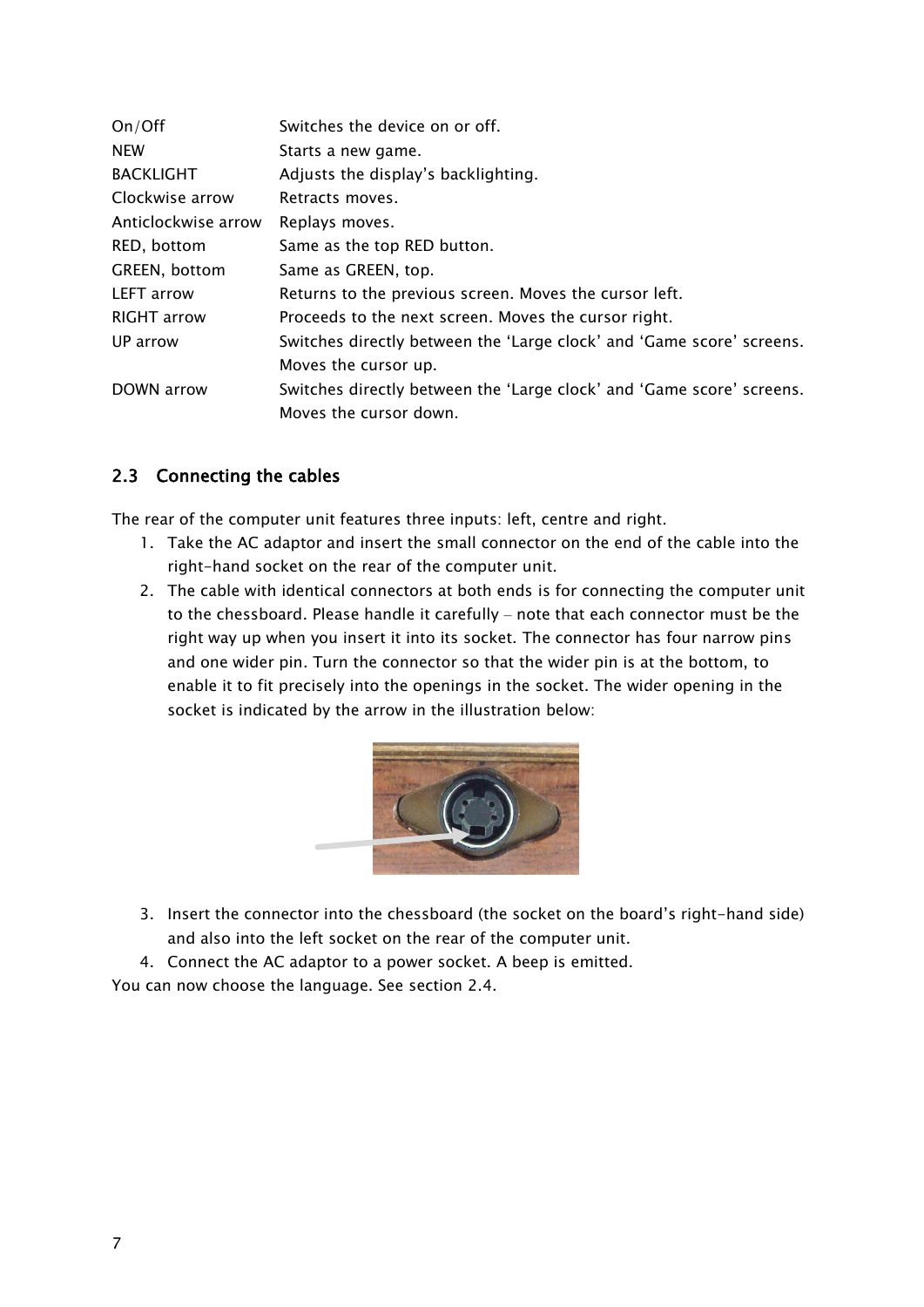# <span id="page-7-0"></span>2.4 Selecting the language

The chess computer's display can show its screen text in any of the following 7 languages:

| Language | Shown on display |
|----------|------------------|
| English  | English          |
| German   | Deutsch          |
| French   | Français         |
| Dutch    | Nederlds         |
| Italian  | Italiano         |
| Spanish  | Español          |
| Russian  | Русский          |

Connect the chessboard and computer unit, as described in [2.3.](#page-6-0)

After the beep has sounded:

The right-hand side of the display shows the following:

- The word 'English'
- a flashing arrow symbol



To select the English language:

Confirm with GREEN.

To choose another language:

- 1. Press the down arrow button  $\theta$  as many times as needed to display the desired language.
- 2. Confirm with GREEN.

You can change the language later via the "Options". See section [5.11.13.](#page-23-3)

<span id="page-7-1"></span>You can now prepare for a game (see [2.6\)](#page-8-0).

# 2.5 Adjusting the backlight

The LCD display has a backlight that you can adjust by pressing the BACKLIGHT button as many times as necessary.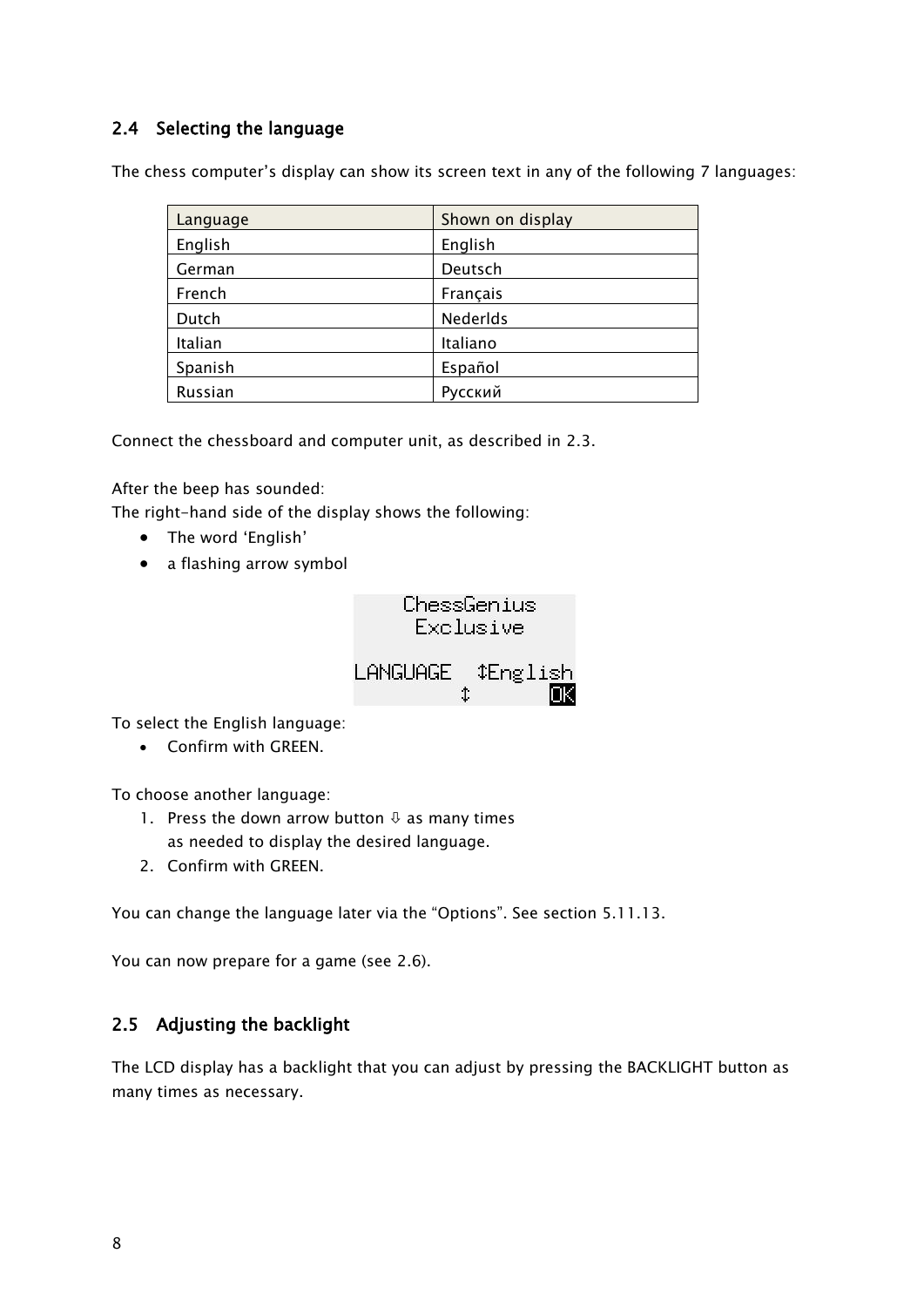# <span id="page-8-0"></span>2.6 Preparing for a new game

After you have connected the chessboard and computer unit (see [2.1\)](#page-5-2) and selected the language (see [0\)](#page-6-1), you can prepare for a game.

The display shows the 'Large clock' info screen. (For more information on the 'Large clock' info screen, see [4.2\)](#page-12-2).





- 1. Place the chess pieces on their starting squares. Either Black or White can play from your end.
- 2. Press NEW.
- 3. Press GREEN.
- 4. If any pieces are not correctly placed on their squares, the red LEDs at the corners of those squares will shine or 'blink'. Once the position is corrected, the lights go out. See also [3.4](#page-10-1)
- 5. You can now begin a game against the computer. Level 'Normal 0' is preset. If you want to select a different level, please see [5.4.](#page-16-0) If you want the computer to play white, press GREEN twice (see also [5.2\)](#page-15-2). (Note: When you begin a new game with the other colour, it is not necessary to rotate the board. See also [5.11.3.](#page-21-0) The 'Option' to rotate the board is available in case

# <span id="page-8-1"></span>2.7 Switching on and off

If the computer is running and you press the On/Off button, the following display (featuring the program version number) appears:

German: English:





If the ChessGenius clock unit is connected to a PC or laptop via a USB cable, you can now perform the operations described in section 6.

If instead you press GREEN, the device switches off.

you wish to change colours *during* a game.)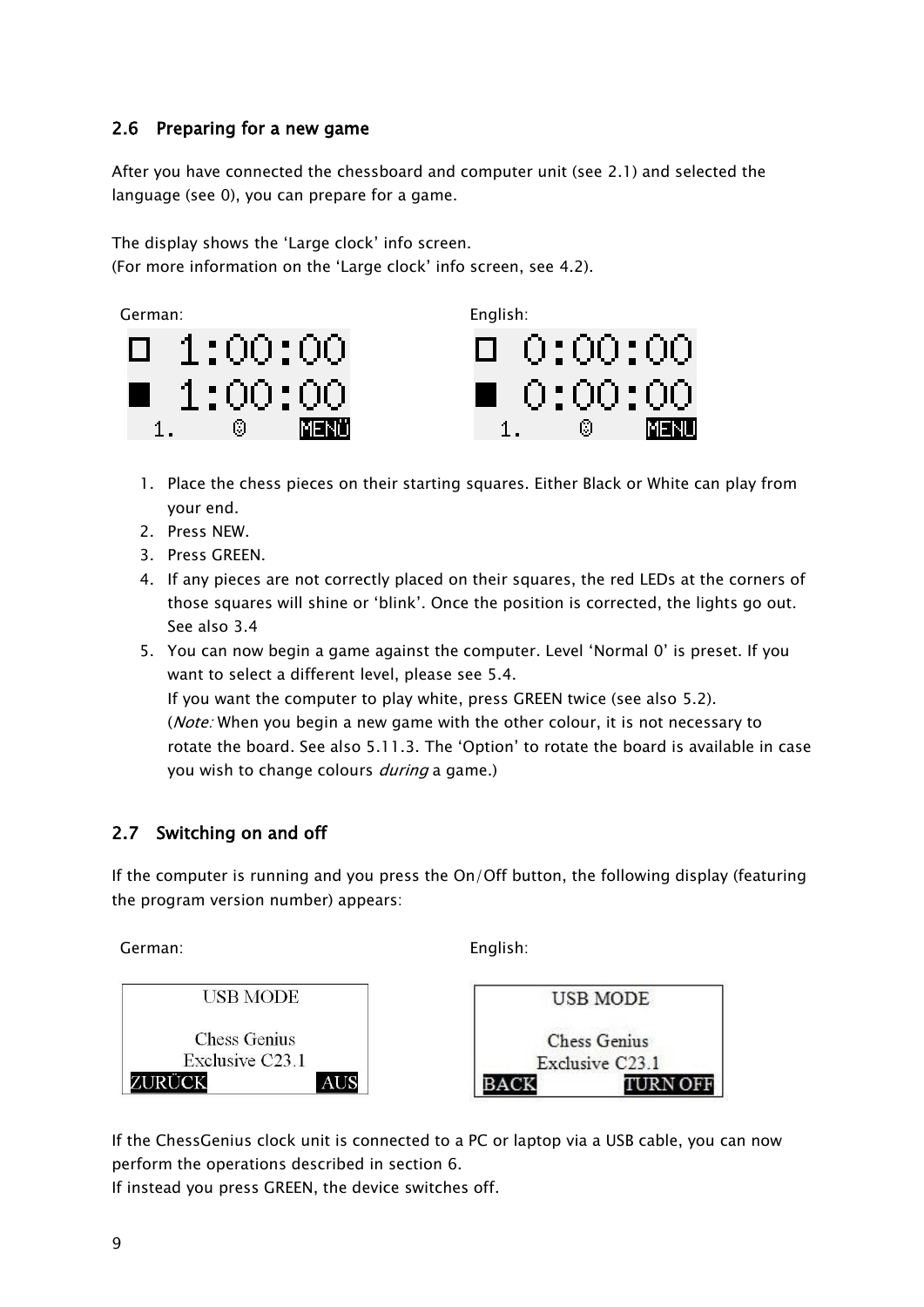Or if you press RED, it reverts to the previous situation.

If switched off in the correct manner (as above), the computer will still retain the current game in its memory, even if you afterwards disconnect the power. When the power is reconnected, the computer automatically switches on. To switch on when the power has *not* been disconnected, press the ON/Off button.

<span id="page-9-0"></span>After switching on, you can carry on from exactly where you left off.

# 3 Playing against the computer

# <span id="page-9-1"></span>3.1 Your move

#### <span id="page-9-2"></span>3.1.1 Ordinary moves

Make your move just as you would on an ordinary chessboard.

Normally the computer waits for about 0.3 seconds before registering your piece on its new square. (If you wish, this interval may be altered as in section [5.11.12.](#page-23-2)) This means that you can carry the move out either by picking the piece up or by quickly sliding it. If you slide the piece, it must not linger for too long (more than 0.3 seconds) on an intermediate square, or your move will be misinterpreted.

<span id="page-9-3"></span>To carry out a capture, either your own or the computer's piece may be picked up first.

#### 3.1.2 Special moves

- Castling: First move the king, then the rook.
- En passant capture: First move your own pawn, then remove the captured pawn.
- Pawn promotion: Move the pawn to the promotion square, or simply remove it from the board. Place the queen (or other piece) on the promotion square.

# <span id="page-9-4"></span>3.2 The computer's move

The computer displays its move in notation at the bottom left of the display.

Example: **1**D7-D5

At the same time, the red LEDs on the chessboard 'blink' to indicate the 'from' and 'to' squares alternately.

After you move the computer's piece, it may be necessary to complete a 'special' move. The LEDs indicate the square or squares where a piece must be placed or removed.

Notice that your own clock time (see section [4.2\)](#page-12-2) remains 'frozen' until you have carried the computer's move out. This means that the playing conditions (especially for 'blitz' games) are fair – you do not have to move your opponent's piece in your own thinking time.

If the computer gives check, its move is accompanied by a series of 'beeps'.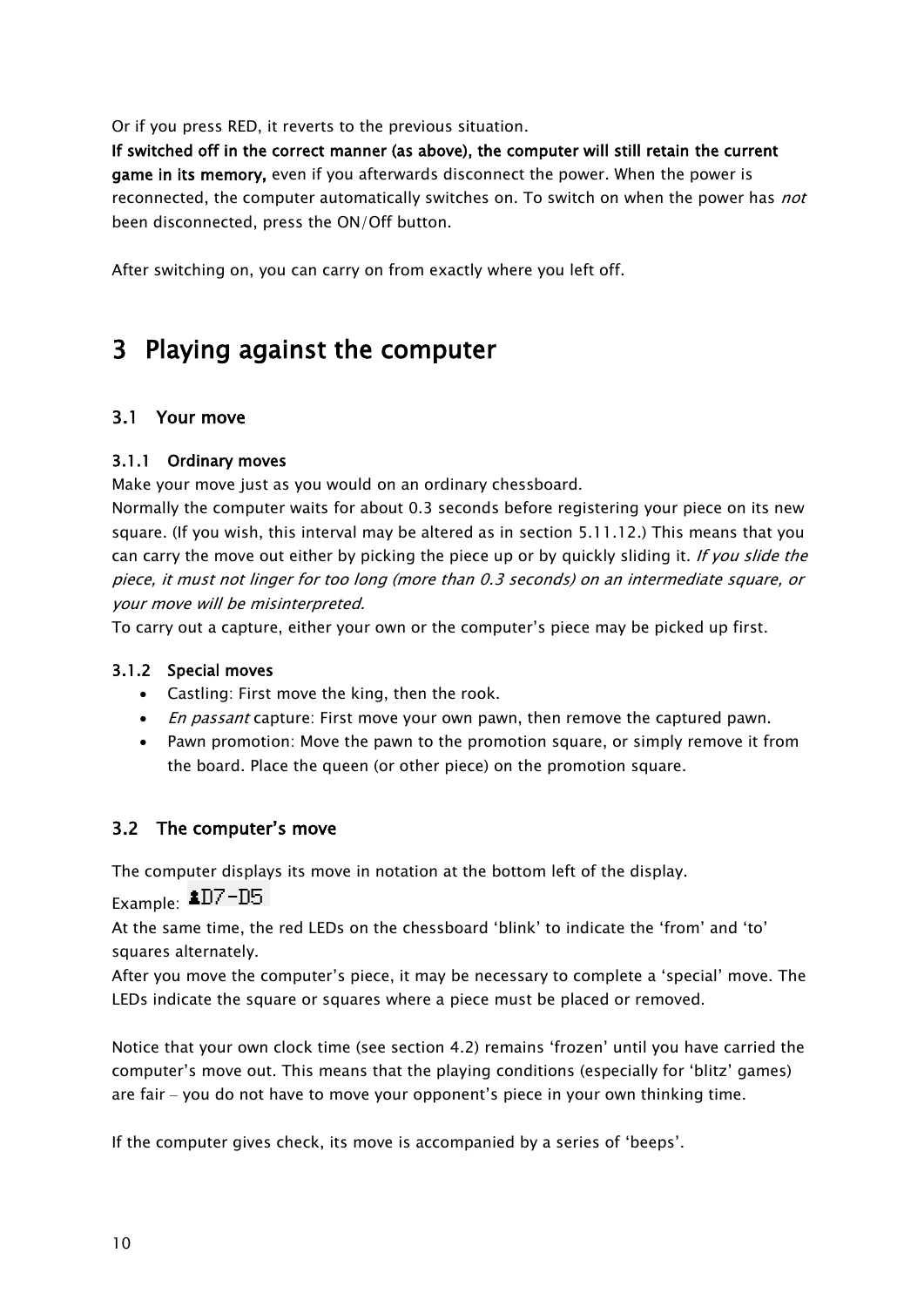# <span id="page-10-0"></span>3.3 Symbols displayed during the game

The following symbols appear in the bottom line as appropriate:

- A rotating hourglass:  $\sum_{n=1}^{\infty}$  The computer is thinking about its move.
- $\mathbb{C}$  : You are to move with White.
- : You are to move with Black.

# <span id="page-10-1"></span>3.4 Errors

If you try to make an illegal move, the computer reacts with a sour buzz. Replace your piece and start your move again.

You cannot start your move if the position on the board is incorrect. The square, or two of the squares, where something is wrong will be indicated at the bottom left of the display.

Example:  $C3$ ,  $2D2$  The square c3 should be vacant. There should be a white knight on d2.

At the same, time, the LEDs at the corners of the squares will shine or 'blink'.

- A light shining steadily indicates a fault on *one* adjacent square. The square is either vacant when it should be occupied, or else occupied by the wrong piece type.
- A light 'blinking' once, twice or four times per second indicates a fault on two, three or *four* adjacent squares respectively.

<span id="page-10-2"></span>If you are unsure how to correct the position, the VERFY function shows where everything should be placed. See section [5.13.](#page-24-0)

# 3.5 Retracting and replaying moves

# <span id="page-10-3"></span>3.5.1 Retracting moves

If you want to take back the last move played, press the clockwise arrow button (the one below On/Off). The LEDs on the board direct you to move the piece back, and there is a corresponding prompt in the bottom line of the screen.

Example:  $+8G5H4$  (return the white bishop from h4 to g5).

# <span id="page-10-4"></span>3.5.2 Retracting a sequence of moves

The procedure described above may be repeated to take back another move or a longer sequence. In a long sequence, it is not obligatory to take back each individual move on the board. For example, to retract the last seven moves played, you can simply press the clockwise arrow button seven times, and then proceed to reconstruct the position. If you need help with this, use the VERFY function. See section [5.13.](#page-24-0)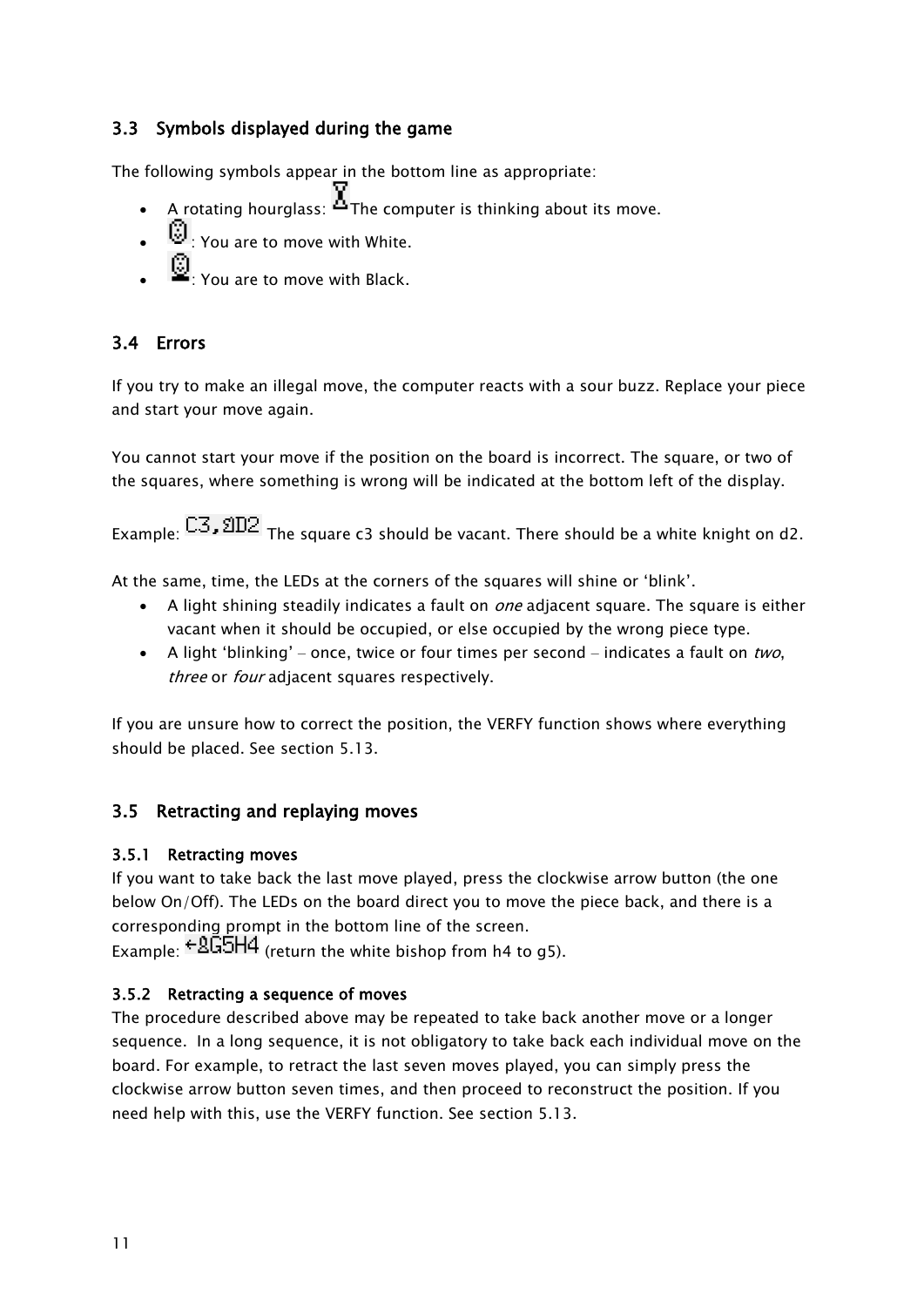#### <span id="page-11-0"></span>3.5.3 Continuing the game

At any time, you can resume play from the current position on the board; carry out a move in the normal way, or give the MOVE command (see [5.2\)](#page-15-2) to make the computer play next. You will then be playing for the opposite colour.

#### <span id="page-11-1"></span>3.5.4 Replaying moves

You can use the anticlockwise arrow button (the one below the backlight button) to replay a move or sequence of moves that you have retracted. Again, you may follow the lights and the prompt to execute each move individually; or you may step through a whole sequence and reconstruct the position at the end of it.

#### <span id="page-11-2"></span>3.6 Result of the game

The computer announces the end of the game with a sequence of 'beeps'. The result is shown in the bottom line of the display:

- Mate: Checkmate
- Stale: Stalemate
- Draw x3: Draw by threefold repetition
- Draw50m: Draw by 50-move rule
- DrawMat: Draw due to insufficient material (neither side can checkmate the opponent)
- TooLong: The game cannot be continued, as it would exceed the available memory space (maximum: approximately 220 moves for each side).

#### <span id="page-11-3"></span>3.7 Saving or deleting games

#### <span id="page-11-4"></span>3.7.1 Switching off and resuming later

When you switch the device off, it still remembers the current game. After switching on again, you can resume from where you left off.

#### <span id="page-11-5"></span>3.7.2 Deleting all data

If you wish to delete all previous data:

- 1. Disconnect the device from the power supply.
- 2. Hold down a RED button and reconnect the power.
- <span id="page-11-6"></span>3. Keep the RED button held down until the start screen appears (as in [0\)](#page-6-1)

#### 3.8 Returning to a game

<span id="page-11-7"></span>Provided you have not yet made the first move in a new game, the most recent game remains saved. If you wish, you can replay its moves as explained in section [3.5.](#page-10-2)

#### 3.9 Starting a new game

You can start a new game at any time, except in the middle of some special operations described in section [5.](#page-15-0)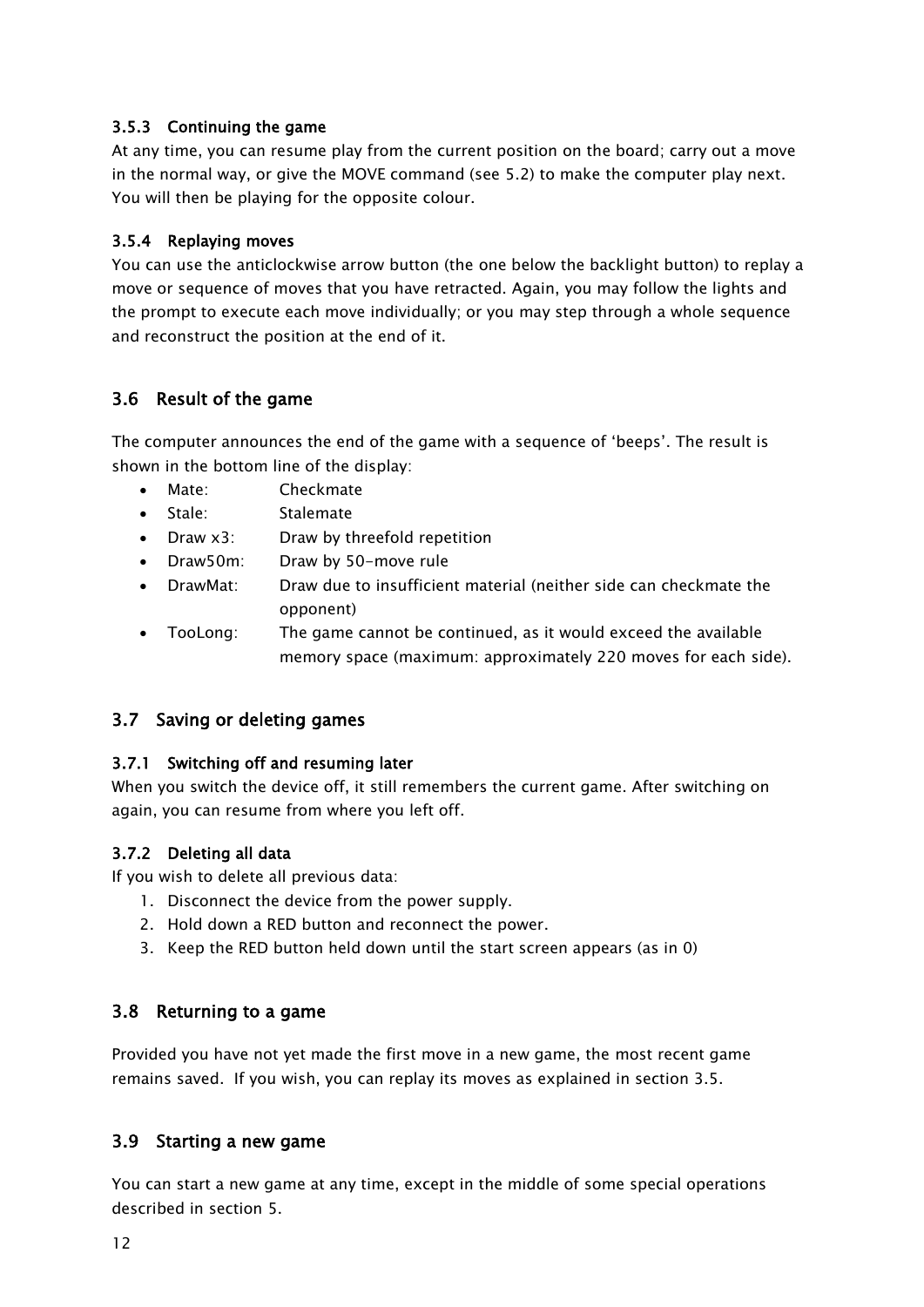<span id="page-12-5"></span>To begin the new game, press the NEW button. The computer asks, 'New game?'. Press GREEN to answer yes. Instead, a press on RED would cancel the command and leave the position unaltered.

# <span id="page-12-0"></span>4 The info screens

# <span id="page-12-1"></span>4.1 Switching between info screens

The computer offers six different screens or 'pages' on which information is displayed: 'Large clock', 'Game score', 'Analysis', 'Permanent brain', 'ECO data' and 'Small clock'. You can switch between the screens by using the left arrow  $\Leftrightarrow$  and right arrow  $\Leftrightarrow$  buttons.

From any 'Info' screen, you may press a GREEN button to access the menu of special functions. See section [5.](#page-15-0)

# <span id="page-12-2"></span>4.2 Info screen: Large clock

This display shows the current clock times for White and Black.

On a 'Normal', 'Fun' or 'Easy' level (as well as the 'Find mate' level), the time displayed is the time taken so far. On a 'Blitz', 'Tournament' or 'User' level, the clock 'counts down' and shows the amount of time remaining until the next time control. (See section [5.4](#page-16-0) for descriptions of the levels and how to select them.)

# <span id="page-12-3"></span>4.3 Info screen: Game score

This screen shows the most recent moves, for example: German: English:

|                              |             | _ |        |   |                                    |
|------------------------------|-------------|---|--------|---|------------------------------------|
| 7 2G1-F3 &F8-E7              |             |   |        |   | 7 2G1-F3 &F8-E7                    |
| 8 Ω้E1-G1 <del>⊉</del> E8-G8 |             |   |        |   | 8 $\Omega$ E1-G1 $\triangle$ E8-G8 |
| 9 AD2-D3 MA8-B8              |             |   |        |   | 9 AD2-D3 MA8-B8                    |
| 10 Spieler                   |             |   | 10 You |   |                                    |
| 0                            | <b>MENO</b> |   |        | Θ | MENU                               |

You may press the up arrow  $\hat{v}$  or down arrow  $\theta$  buttons to switch directly between the 'Large clock' and 'Game score' screens.

# <span id="page-12-4"></span>4.4 Info screen: Analysis

This screen provides you with insights into the computer's thought process. For example, the top three lines may show: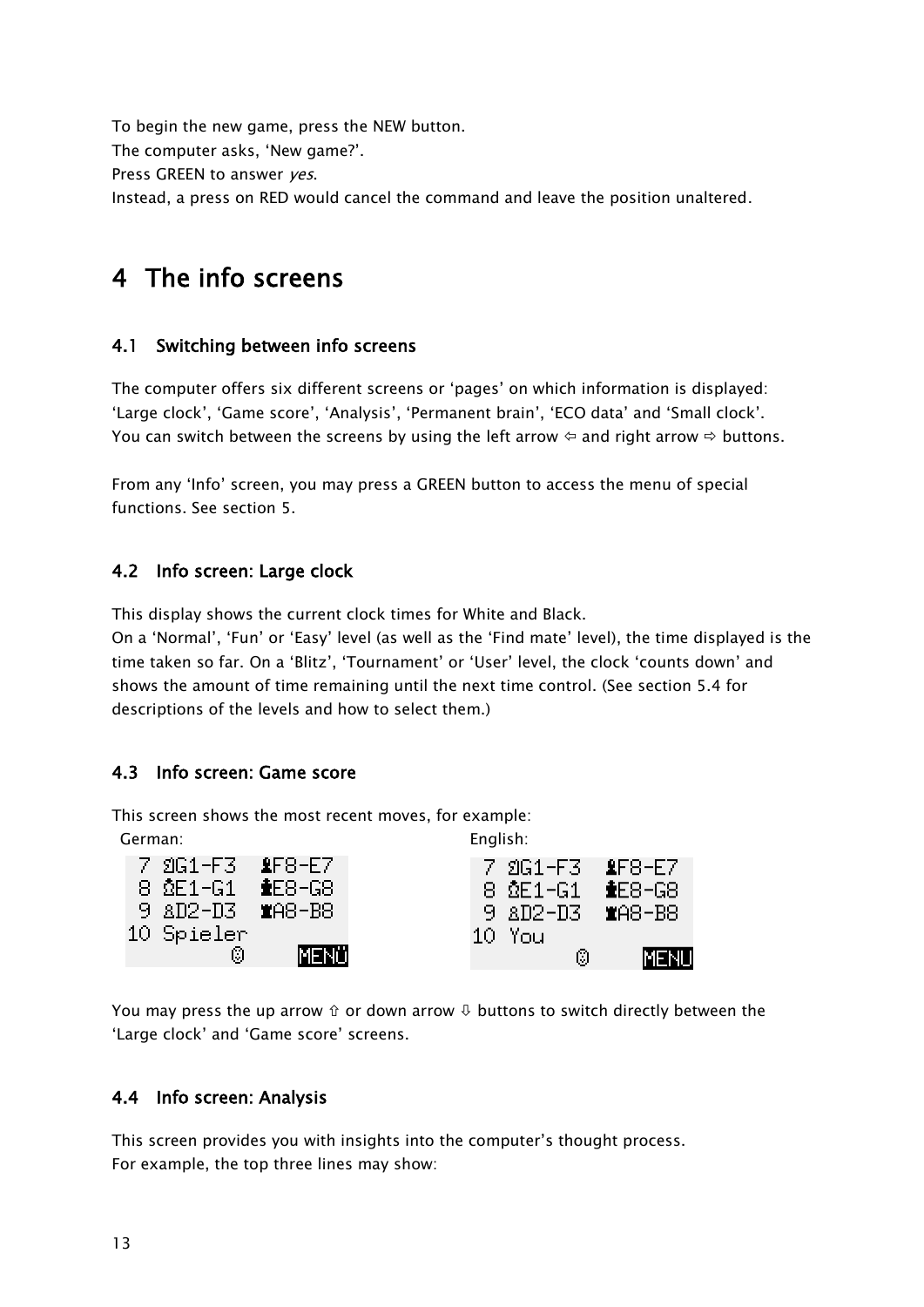|  | 11 &H2H3 28/37       |  |
|--|----------------------|--|
|  | $0.39$ $01:08$ 2D1A4 |  |
|  | LG7F6 &C1H6 LA7A6    |  |

The current 'search depth' is indicated by the figure at the top left: the computer is currently looking 11 'ply' ahead. (One 'ply' is a single move by White or Black.) In this example, there are 37 legal moves in the position. The one being considered is h2 h3, the 28th move that the computer has analysed to the current depth. The best move the computer has so far found is Qd1–a4. It considers that after this move, the best continuation for both sides is: Bg7–f6; Bc1–h6 a7–a6 (the sequence may be continued in the fourth line).

The number 0.39 is the computer's evaluation of the position. It believes it has a slight advantage, worth 0.39 of a pawn. Further examples of what may appear in this place on the screen are:

| $-1.89$     | The computer has a disadvantage nearly equivalent to two pawns.    |
|-------------|--------------------------------------------------------------------|
| <b>Book</b> | The position is in the program's 'book' of standard chess openings |
|             | (see section 5.11.8).                                              |
| Mate 7      | The computer can force checkmate in 7 more moves.                  |
| -Mate 4     | The opponent can force checkmate in 4 more moves.                  |

In the middle of the second line, the computer records the amount of time it took to reach its current conclusions about the best move, the continuation and the evaluation. Note the use of the colon and semicolon:

| 02:26 | 2 minutes 26 seconds |
|-------|----------------------|
| 01;08 | 1 hour 8 minutes     |

# <span id="page-13-0"></span>4.5 Info screen: Permanent brain

When the 'Permanent Brain' is active (see [5.11.5\)](#page-21-2), the computer continues to think about the position when it is your turn – it analyses the consequences of what it considers your best move.

The info it displays is similar in format to the 'Analysis' screen; for example, the top three lines may show:

| German: I           | English:                     |
|---------------------|------------------------------|
| Per.Rech.23 &B2B3   | <b>P. Brain 23 &amp;B2B3</b> |
| 0.56 SB6D5 2E5F3    | 0.56 \$B6D5 2E5F3            |
| \$D503 ¤D1D2 \$B4A3 | SD503 RD1D2 SB4A3            |

In this example, the computer expects you to play 23.b2–b3, which it is preparing to answer with 23…Nb6-d5. Then the anticipated continuation is 24.Ne5–f3 Nd5–c3 25.Rd1-d2 Qb4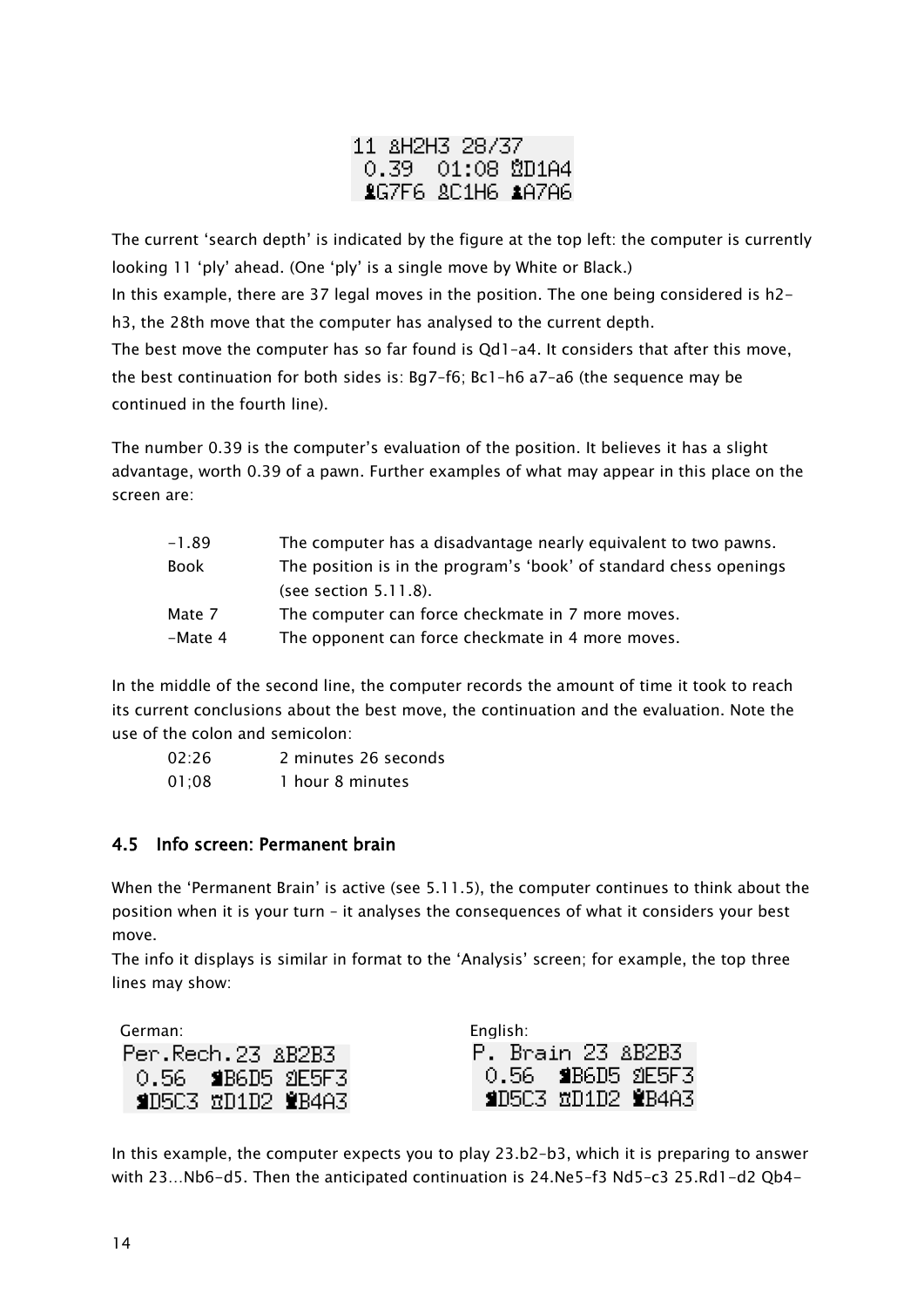a3… etc.

<span id="page-14-0"></span>The computer considers it has an advantage worth 0.56 of a pawn.

### 4.6 Info screen: 'ECO' data

In this screen, the top two lines indicate the opening of the current game; you will see the name together with the 'code' assigned to the variation in the *Encyclopedia of Chess* Openings (ECO). Lines 3 and 4 give information on the number of positions per second evaluated by the computer (this display is updated at varying intervals). For example:

| German:           | English:            |
|-------------------|---------------------|
| C97 Spanisch:     | C97 Ruy Lopez:      |
| Tschigorin-System | Chigorin Defence    |
| 13149869 in 02:23 | 13149869 in 02:23   |
| 91957 Pos/Sek     | 91957 pos/sec       |
| ☺.<br>21.         | MENH<br>☺.<br>-21 - |

The game began with the Chigorin Defence to the Ruy Lopez. The specific variation is classified in ECO as C97. Over a recent period of 2 minutes 23 seconds' thinking time, ChessGenius evaluated 13,149,869 positions, i.e. an average of 91,957 positions per second.

# <span id="page-14-1"></span>4.7 Info screen: Small clock

This screen shows various items of information relating to time.

For example, on a 'Blitz', 'Tournament' or 'User' level (see [5.4](#page-16-0) for explanations), the display may show:

| German:                      | English:                     |
|------------------------------|------------------------------|
| $D$ 0:27:34 01:38            | $\Box$ 0:27:34 01:38         |
| 10 in 0:32:26                | 10 in 0:32:26                |
| $\blacksquare$ 0:31:39 00:06 | $\blacksquare$ 0:31:39 00:06 |
| 11 in 0:28:21                | 11 in 0:28:21                |
| MENÜ<br>202-04 ©             | MD2-D4 ©<br>MENH             |

It is Black to move. White spent 1 minute 38 seconds on the last move, and a total of 27 minutes 34 seconds on all moves played so far.

There are 10 moves until the next time control, and White has 32 minutes 26 seconds left in which to play them.

The third and fourth lines of the screen give the corresponding information for Black.

On 'Normal', 'Fun', 'Easy' and 'Find mate' levels (where the system of timing is different), the second and fourth lines are blank.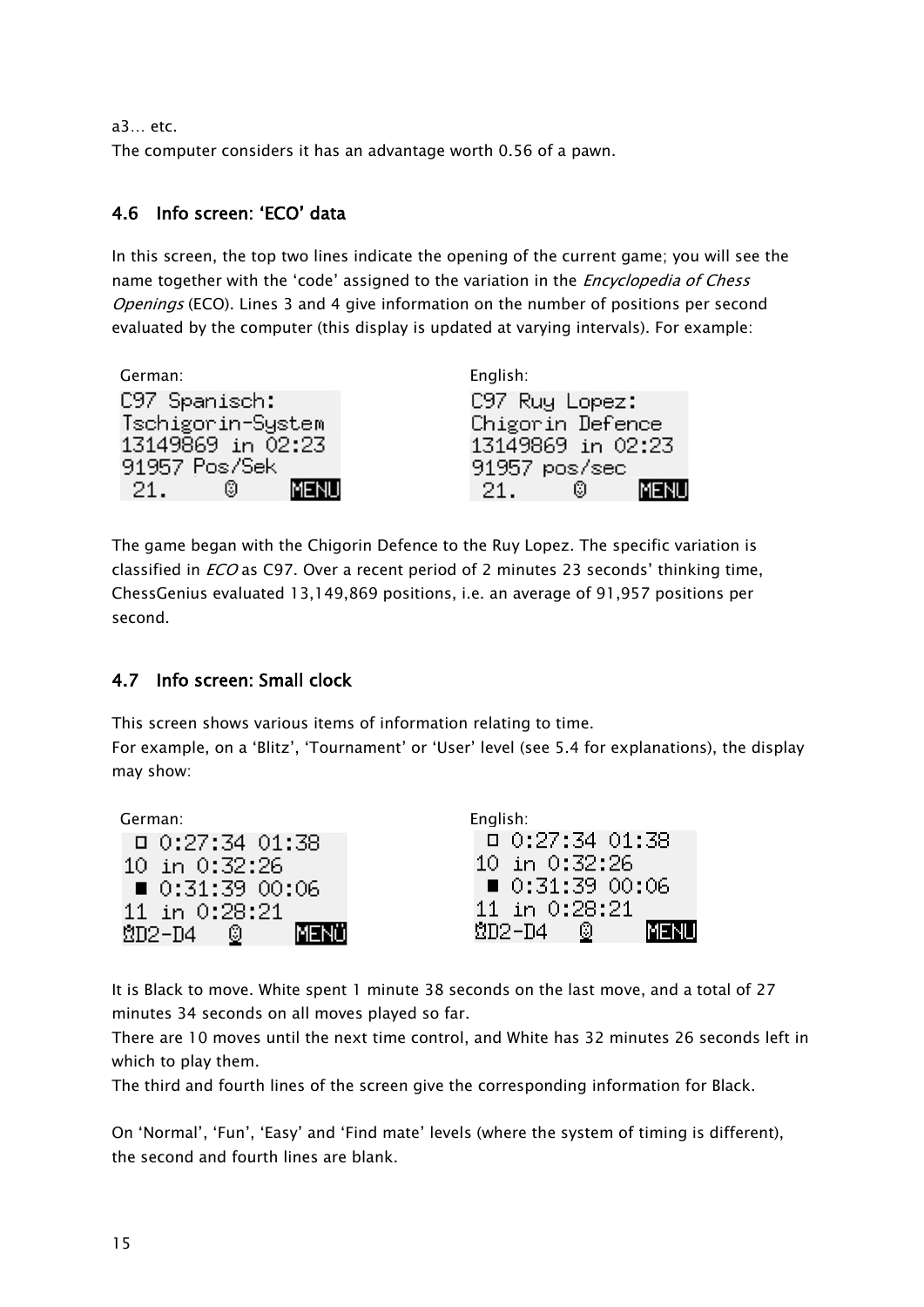# <span id="page-15-0"></span>5 Special functions

# <span id="page-15-1"></span>5.1 Overview of the special functions menu

The special functions menu is accessed by pressing GREEN from one of the 'Info' screens (see section [0\)](#page-12-5).

The menu comprises 12 functions, which are shown in the first four rows of the display:

German:

| ZUG I       | TIPP        | STUFE       |
|-------------|-------------|-------------|
| ALTER.      | START       | <b>ENDE</b> |
| ANALY.      | 2SPIE.      | AUTO        |
| FUNKT.      | STELL KONTR |             |
| <b>INFO</b> |             | ‡≱ EINGABE  |

| English:    |        |              |
|-------------|--------|--------------|
| MOVE.       | HINT   | LEVEL        |
| NEXTB       | START  | <b>END</b>   |
| ANALY.      | 2PLAY  | <b>AUTO</b>  |
| OPTS.       | SE TUP | <b>VERFY</b> |
| <b>INFO</b> | 1≢.    | ENTER        |

One character on the display is 'blinking'. This is the *cursor*. By using the arrow buttons (⇔⇔û ↓), you can move the cursor around.

In order to select a function, move the cursor to it and press GREEN.

If you press RED, this returns you from the menu to the 'Info' screen. Play can then be resumed.

Note: When operating the special functions, remember that the uses of the RED and GREEN buttons are always indicated by the 'inverted' wording at the left and right of the bottom line.

Also notice the signs in the *middle* of the line. Here, the  $15$  signs tell you that the 'direction' buttons are currently enabled for performing menu operations.

# <span id="page-15-2"></span>5.2 Menu: MOVE

If you select this item when it is your turn to move, the computer will compute and play the next move itself, and you can then take over the other colour.

If you want ChessGenius to play White, select MOVE to begin the game.

If you select MOVE when it is the computer's turn, it will cut short its calculations and play immediately.

# <span id="page-15-3"></span>5.3 Menu: HINT

Select HINT if you want the computer to suggest a move for you. The move is shown on the display and demonstrated by the LEDs (blinking to show the 'from' and 'to' squares alternately).

Press RED. The move on the display disappears and the LEDs go out. You can now decide whether to follow the advice or play another move instead.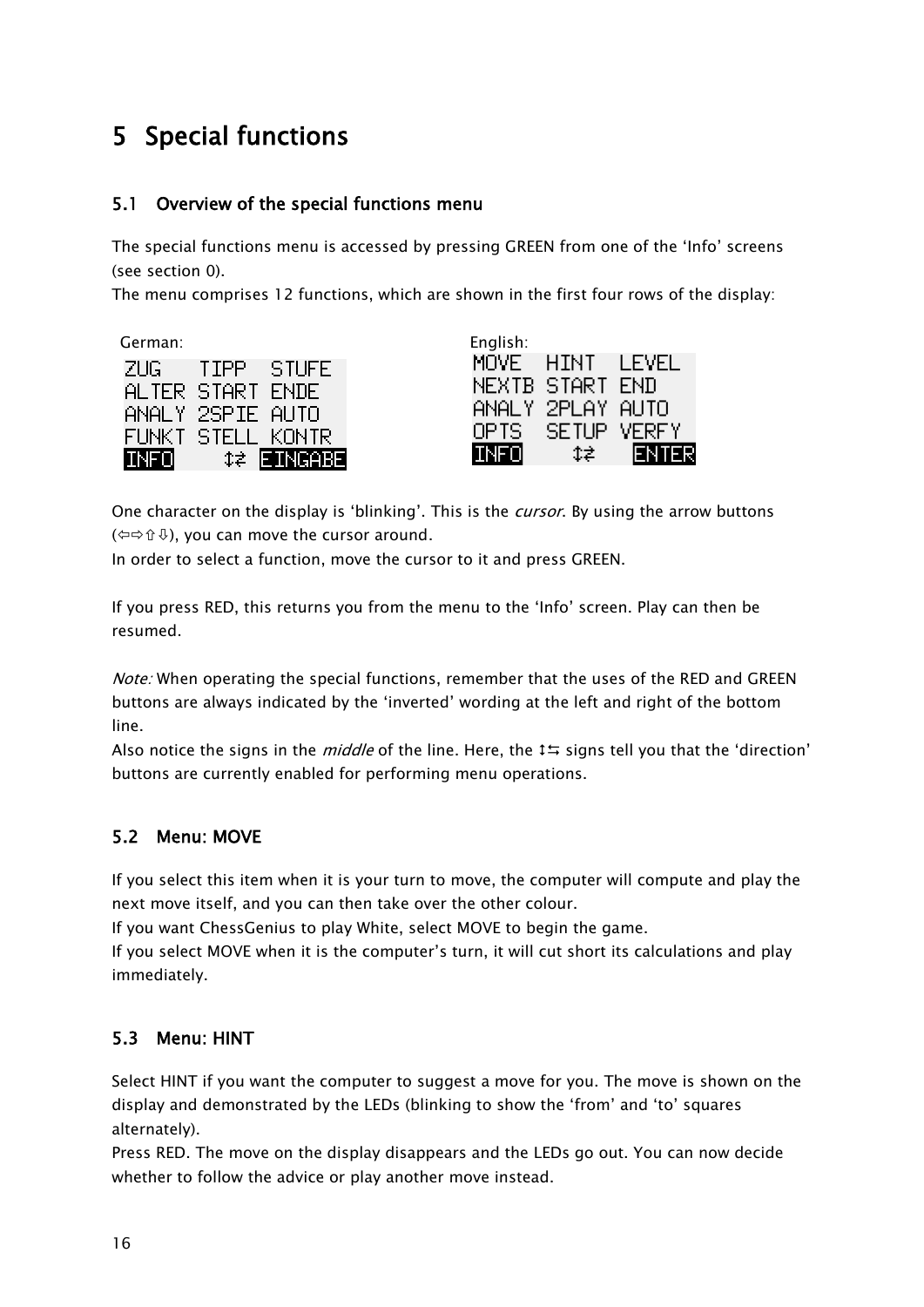# <span id="page-16-0"></span>5.4 Menu: LEVEL of playing strength

#### <span id="page-16-1"></span>5.4.1 Overview of the playing levels

The computer's levels of play fall into seven categories: 'Normal', 'Blitz', 'Fun', 'Easy', 'Tourn' (= Tournament), 'User' and 'Find mate'.

<span id="page-16-2"></span>The following section describes how to choose a level. The levels are then described.

#### 5.4.2 Selecting a playing level

When you select LEVEL from the menu, the current level is shown, for example: \*Normal 0. The \* preceding the level category 'blinks'.

Press GREEN. The  $*$  is replaced by  $t$ . You can now change the level.

To choose a 'Normal', 'Blitz', 'Fun', 'Easy' or 'Tournament' level:

- Press the up arrow  $\hat{v}$  or down arrow  $\theta$  as many times as necessary to display the desired category.
- Press the left arrow  $\Leftrightarrow$  or right arrow  $\Leftrightarrow$  as many times as necessary to display the required level within the category (e.g. Normal 2 or Normal 5). Press GREEN to confirm. The  $t$  sign is replaced by  $*$ .
- Press RED to return to the menu.

To specify a 'User' level:

Press the up arrow  $\hat{v}$  or down arrow  $\hat{v}$  as many times as needed until #User is shown. Specify the various parameters as described in the 'User' section (see [5.4.8\)](#page-17-2).

To choose the 'Find mate' level:

 The 'Find mate' category comprises one level only. To select it, simply display it {pressing  $\hat{v}$  or  $\theta$  as many times as needed) and press GREEN, then return to the menu by pressing RED.

#### <span id="page-16-3"></span>5.4.3 Normal levels (0–9)

On these levels, the computer takes a certain average amount of time per move. (The average is measured over a 20-move sequence.) On Normal level 0, the play is almost instantaneous. On Normal level 9, the average per move is 2 minutes.

#### <span id="page-16-4"></span>5.4.4 Blitz levels (0–8)

These levels simulate a game of 'bullet', 'blitz' or 'rapid' chess: the computer and the user have to play all their moves within a specific amount of time. The allotted time ranges from 2 minutes on Blitz level 0, to 1 hour on Blitz level 8.

If a player exceeds the time limit, the 'clock' screens show the following:



<span id="page-16-5"></span>However, the game may be continued even after the player has 'lost on time'.

#### 5.4.5 Fun levels (0–8)

On these levels, the computer deliberately plays some moves it considers inferior.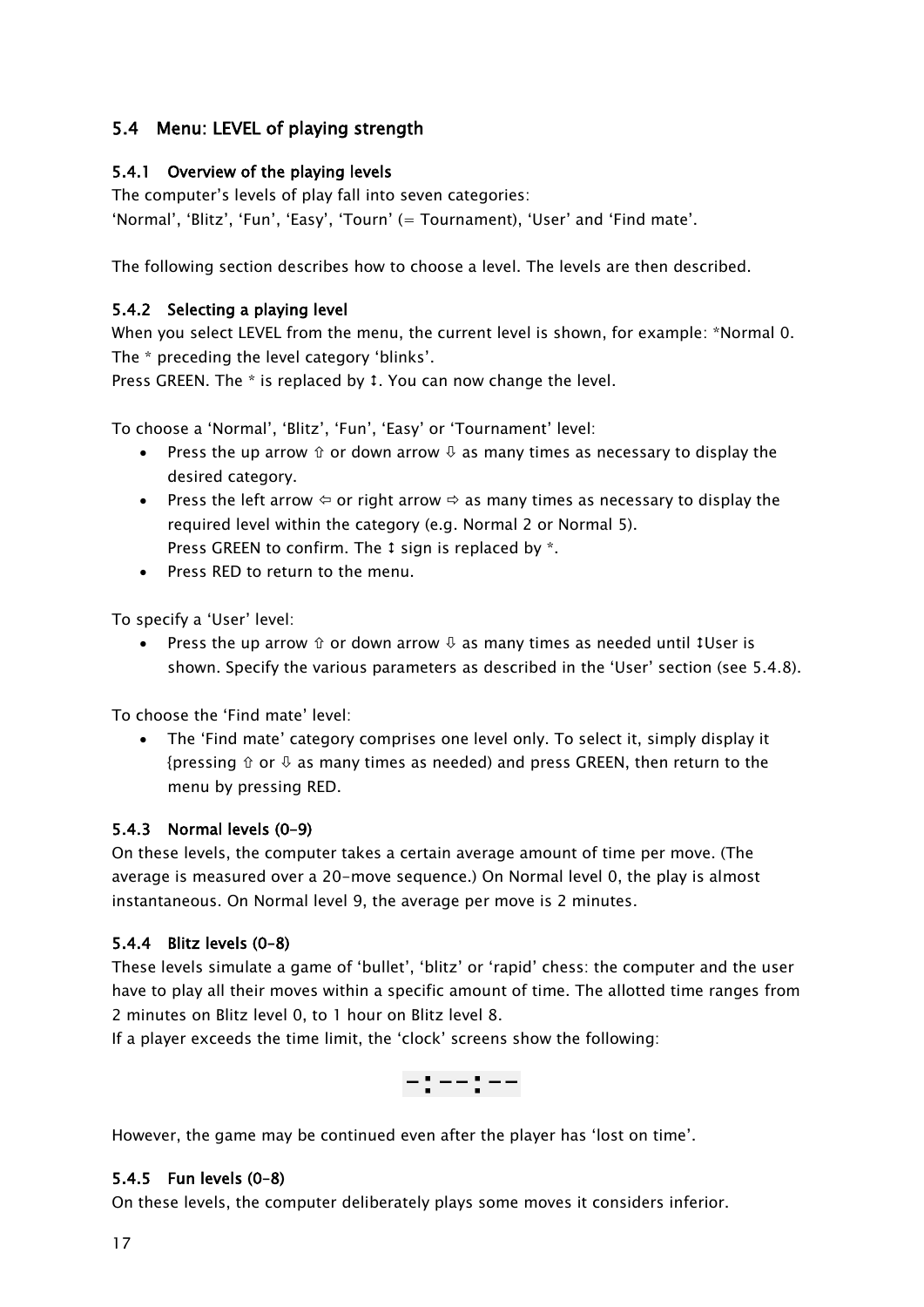From 'Fun 0' to 'Fun 8', the seriousness of the errors decreases.

On the 'Fun' levels, the "Permanent Brain' is never active even if it has been switched 'on'. See section [5.11.5.](#page-21-2)

#### <span id="page-17-0"></span>5.4.6 Easy levels (0–8)

This is another category in which the computer plays at reduced strength, to give practice to inexperienced opponents. On these levels, the computer cuts short its calculations after examining a certain number of positions (100 on the lowest of the 'Easy' levels; 40,000 on the highest).

Like the 'Fun' levels, the 'Easy' levels don't use the 'Permanent Brain' even when it is 'on'. See section [5.11.5.](#page-21-2)

#### <span id="page-17-1"></span>5.4.7 Tournament levels (0–5)

The tournament levels offer various 'Fischer', 'sudden death' or 'classical' time controls. Just as in games on the 'Blitz' levels, play may continue even if one player loses by overstepping the time limit.

'Fischer' timings:

| Tournament 0:             | At the start of the game, each player is given 5 minutes'<br>thinking time. After each move played, the clock time is<br>incremented by 3 seconds. If the clock counts down to zero,<br>the player has lost. |
|---------------------------|--------------------------------------------------------------------------------------------------------------------------------------------------------------------------------------------------------------|
| Tournament 1:             | 25 minutes at the beginning, then an additional 10 seconds<br>per move.                                                                                                                                      |
| Tournament 2:             | 1 hour at the beginning, then an additional 30 seconds per<br>move.                                                                                                                                          |
| 'Sudden death' finish:    |                                                                                                                                                                                                              |
| Tournament 3:             | Each player must make the first 30 moves within 1 hour, and<br>then receives 30 minutes to complete the game.                                                                                                |
| Tournament 4:             | The first 40 moves within two hours, and then 30 minutes to<br>complete the game.                                                                                                                            |
| 'Classical' time control: |                                                                                                                                                                                                              |
| Tournament 5:             | Each player must make 40 moves in the first two hours, and<br>20 moves per hour thereafter.                                                                                                                  |

#### <span id="page-17-2"></span>5.4.8 User level

In this category, you can specify your own customized time control.

For example:

You want to give the players 1 hour and 30 minutes for their first 42 moves and 15 minutes for every 7 moves thereafter, with an increment of 15 seconds per move.

After you have selected the 'User' category via the GREEN button (as described under 'Selecting a playing level' in [5.4.2\)](#page-16-2), the display shows the following: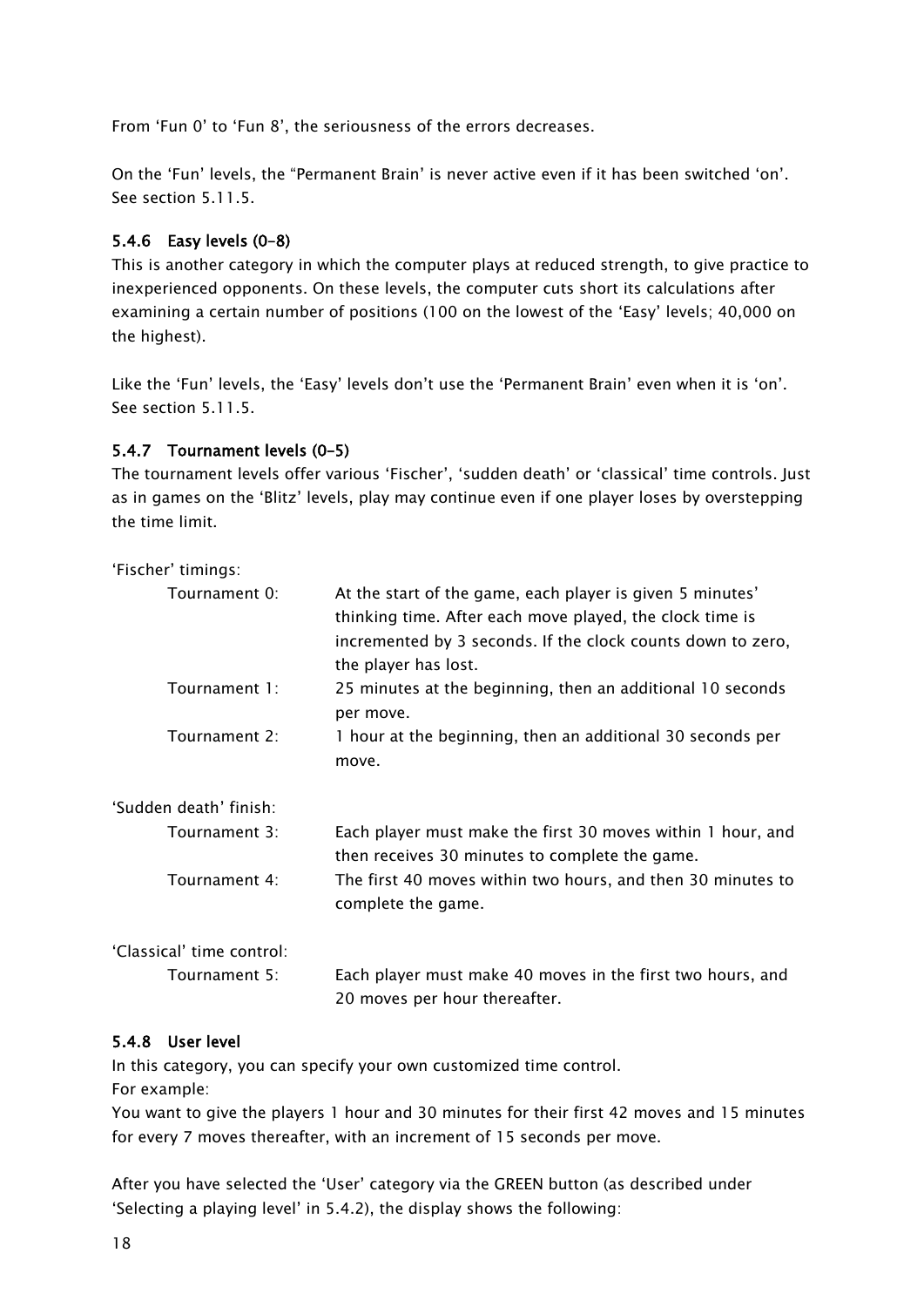| German:                 | English:               |
|-------------------------|------------------------|
| STUFE: *Benutzer        | I FVFI.<br>*Usen.      |
| $*20$ in $*0:00:00$     | $*0:00:00$<br>$*20$ in |
| $*$ Alle in $*$ 0:00:00 | $*$ All in $*$ 0:00:00 |
| Inkrement *00:00        | Increment *00:00       |
| MENÜLL<br>‡ EINGABE     | MENU<br>∕‡≢ 7<br>ΈR    |

There are six different parameters. A \* can be seen before each parameter. The 'blinking'  $*$  acts as a cursor. By repeatedly pressing  $\Rightarrow$  or  $\Leftrightarrow$ , you can bring the cursor to each of the parameters in turn.

- Bring the cursor to the left-hand parameter in the second row. This is the number of moves for the first time control.
- Press GREEN. The \* is replaced by  $\frac{1}{4}$ . You can now change the parameter by using the direction buttons. Left arrow  $\Leftrightarrow$  or right arrow  $\Leftrightarrow$  increases/reduces the number by one. Up arrow  $\hat{v}$  or down arrow  $\theta$  increases/reduces the number by ten. The maximum value for this parameter is 'All' (this comes after 50).
- Once you have reached 42 (in this example), press GREEN to confirm. The  $\ddot{\bm{\xi}}$  reverts to \*.
- Move the cursor to the second parameter in the second row. This is the period (in h:mm:ss) for the first time control.
- Press GREEN. The \* is replaced by  $\ddot{\ddot{}}$ . You can now change the parameter by using the direction buttons. Left arrow  $\Leftrightarrow$  or right arrow  $\Leftrightarrow$  increases/reduces the number in steps of one minute. Up arrow  $\hat{v}$  or down arrow  $\hat{v}$  increases/reduces the number in steps of ten minutes.
- Once you have reached 1:30:00 (in this example), press GREEN to confirm. The  $\frac{1}{3}$  is replaced by \*.
- The parameters in the third row are the moves and the period for the second and subsequent time controls. Change these parameters to 7 and 15 (in this example), in the same way as you adjusted the parameters in the second row.
- Move the cursor to the fourth row. This is the increment (in mm:ss). Press GREEN.
- Left arrow  $\Leftrightarrow$  or right arrow  $\Leftrightarrow$  increases/reduces the increment by one second. Up arrow  $\hat{v}$  or down arrow  $\hat{v}$  increases/reduces the increment by ten seconds.
- Once you have reached 00:15 (in this example), press GREEN to confirm.

You have now finished setting your 'User' level. The display shows the following:

German: STUFE: \*Benutzer  $*1:30:00$ \*42 in \*07 in l  $*0:15:00$ Inkrement \*00:15 MENOL **CEINGABE** 

| English: |                  |
|----------|------------------|
| LEVEL    | *User            |
| *42 in   | $*1:30:00$       |
| *O7 in   | $*0:15:00$       |
|          | Increment *00:15 |
| MENU     | ENTER<br>t≠ i    |

Press RED to return to the menu.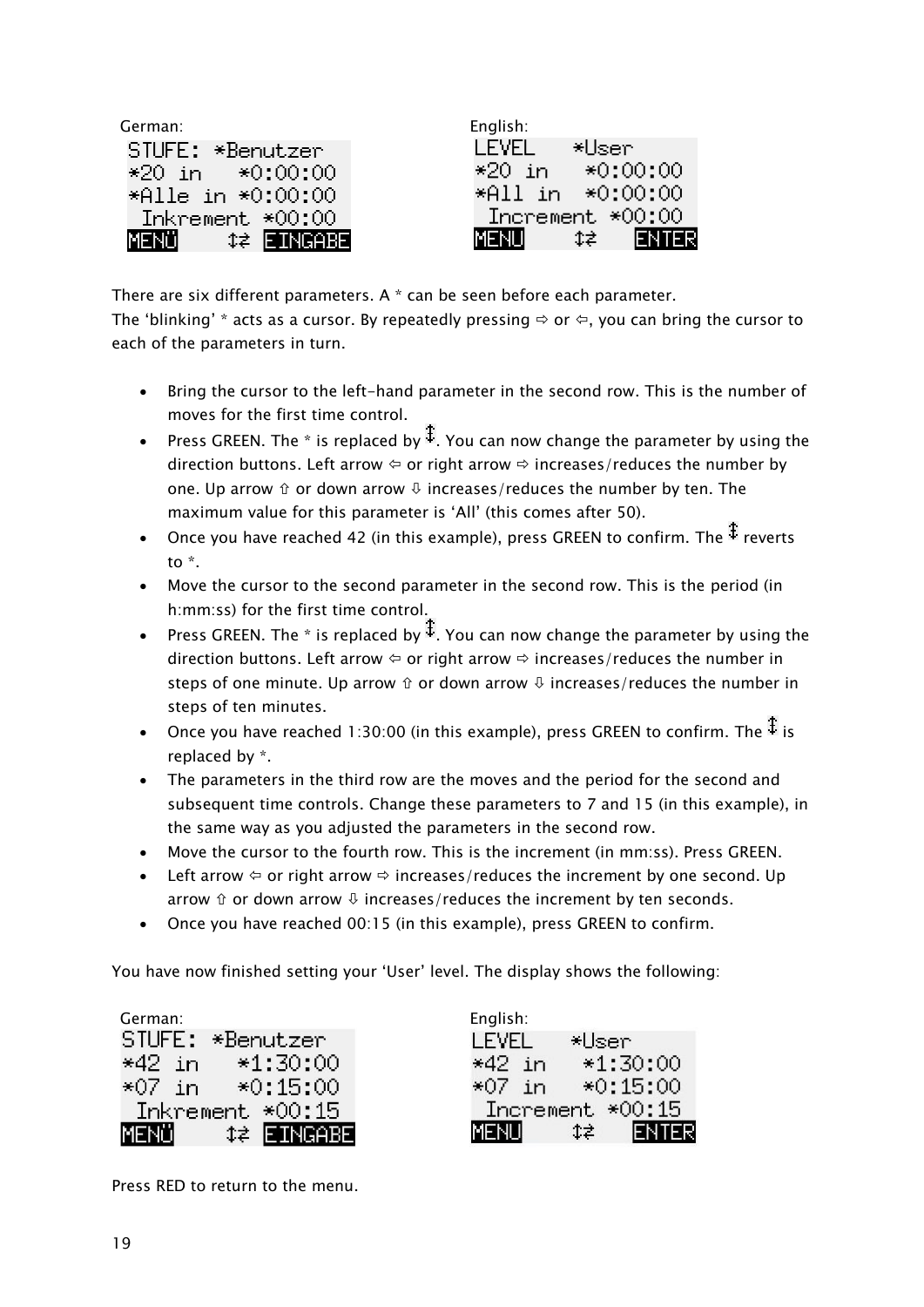#### <span id="page-19-0"></span>5.4.9 'Find mate' level

On this level, the computer searches for the quickest way to force checkmate from the current position. It will not make a move until a forced mate is found.

#### <span id="page-19-1"></span>5.5 Menu: NEXTB (next best move)

If you select this item, the computer will discard its last move and compute and play the one it rates as second best. The display and the lights will guide you in retracting the old move and carrying out the new one.

<span id="page-19-2"></span>If you like, the operation may be repeated to produce the third and fourth best moves ... etc.

#### 5.6 Menu: START of the game score

START has the effect of 'taking back' all the moves at once (see [3.5\)](#page-10-2). Using the arrow button  $\Rightarrow$ , you may replay them one by one, to review the entire game.

#### <span id="page-19-3"></span>5.7 Menu: END of the game score

If moves have been taken back, this command has the opposite effect to the START command – it returns directly to the current game position. The LEDs on the chessboard and the VERFY function (see [5.13\)](#page-24-0) can guide you in replacing the pieces correctly.

#### <span id="page-19-4"></span>5.8 Menu: ANALY (analysis mode)

If this item is selected, the computer will not make any moves of its own but will merely analyse the current position. You can play moves for both White and Black, and inspect the information on the 'Analysis' screen (see [4.4\)](#page-12-4).

To show that ChessGenius is in Analysis mode, the  $\bigcirc$  symbol is displayed expanding and contracting. The computer exits from this mode if you re-select the ANALY item or give the MOVE command.

#### <span id="page-19-5"></span>5.9 Menu: 2PLAY (game between two human players)

In 'Two Player' mode, ChessGenius performs no analysis. This allows you to use its special chessboard for a game between two humans. The computer merely checks the legality of the moves, records the score of the game, and performs the functions of a chess clock.

A pair of 'faces' in the bottom line of the screen ( $\dddot{\bullet}$ ) shows that ChessGenius is in '2Play' mode. It exits from this mode if you re-select the 2PLAY item or give the MOVE command.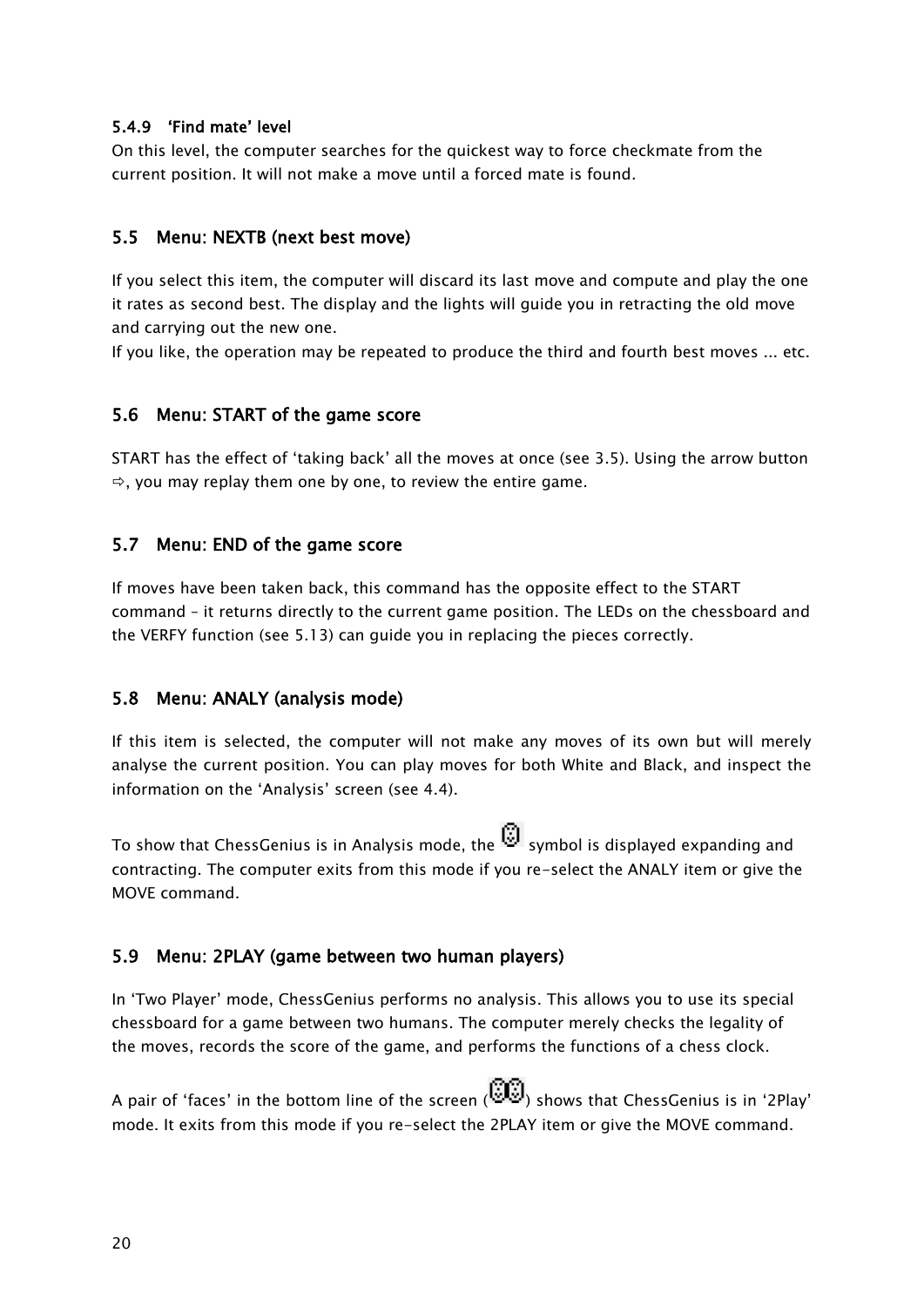# <span id="page-20-0"></span>5.10 Menu: AUTO (computer playing both sides)

The AUTO command instructs the computer to play against itself. At the start of the game especially, the play may be very fast; before you can carry out a move for White, the lights and the LCD may indicate Black's reply and then the next few moves for both sides…. Once the pace slackens, you can use the 'Verify' function (see [5.13\)](#page-24-0) to arrange the pieces in the current position.

The computer exits from 'auto' mode if you re-select the AUTO item, give the MOVE command, or start a new game.

# <span id="page-20-1"></span>5.11 Menu: OPTS (advanced options)

#### <span id="page-20-2"></span>5.11.1 Overview of the advanced options

The 'options' are a group of 11 parameters that you may want to alter from time to time. To inspect them, select OPTS from the menu. This displays the first four options in the list: –



One line of the screen incorporates the cursor in the form of a 'blinking' \* sign. By repeatedly pressing  $\hat{v}$  or  $\theta$ , you can move the cursor up and down and view all eleven options in rotation. The other seven are: STYLE, BOOK, SOUND, CONTRAST, SLIDING, CPU SPEED and LANGUAGE.

#### <span id="page-20-3"></span>5.11.2 Changing an option

The first four options (INVERT BOARD, CABLE ON RIGHT, PERMANENT BRAIN and TUTOR) are features that can simply be switched *on* or *off*. The sign  $\vee$  means the option is currently active; X means it is inactive. To switch between the two:

- Use the arrow buttons to move the cursor to the relevant row.
- Press GREEN.

The other seven options are parameters with various 'settings'. For example, the SOUND option gives you four choices for setting the volume of the sound signals: 'Loud', 'Medium', 'Quiet' and 'Off'.

To alter any of these seven parameters, proceed as follows:

- Use the arrow buttons to move the cursor to the relevant row.
- Press GREEN. The flashing  $*$  is replaced by  $\ddagger$ .
- Press the up arrow  $\hat{v}$  or down arrow  $\theta$  to move between the various settings.
- Once the desired setting is displayed, press GREEN to confirm. The  $t$  sign then reverts to \* (the cursor).

After finishing your alterations to the Options, press a RED button to return to the menu.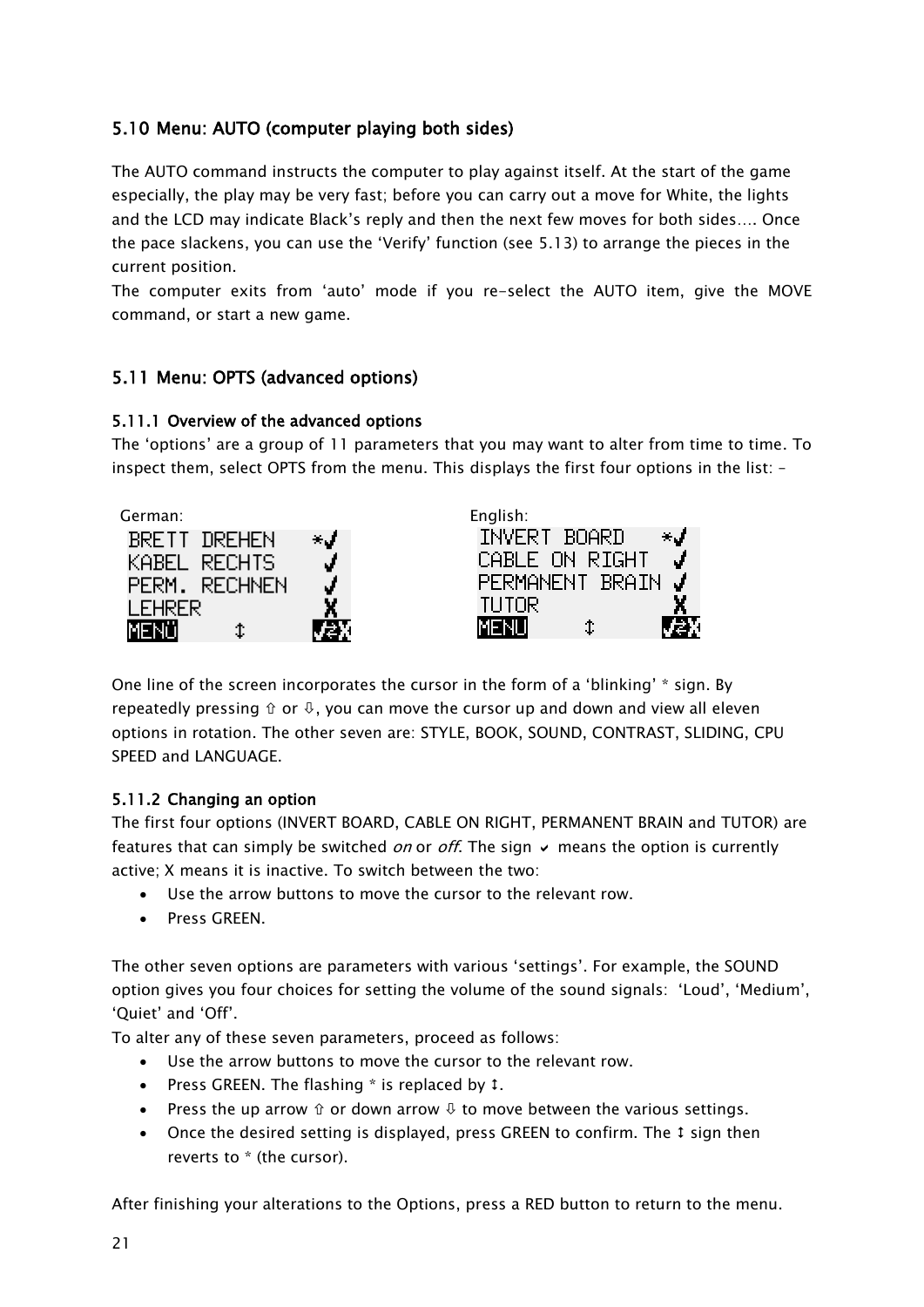#### <span id="page-21-0"></span>5.11.3 OPTS: INVERT BOARD

If White is playing 'up the board', the first line on the Options screen shows:

| German:      |  | English:     |  |
|--------------|--|--------------|--|
| BRETT DREHEN |  | INVERT BOARD |  |

If instead you want Black to play 'up', change the X to a  $\vee$  (see section [5.11.2\)](#page-20-3) and rearrange the pieces accordingly. The VERFY function (see [5.13\)](#page-24-0) can help you with this.

However, this operation is unnecessary at the start of a game. The computer automatically detects whether the white or black pieces have been arranged at your end, i.e. whether the board is 'inverted' or not.

#### <span id="page-21-1"></span>5.11.4 OPTS: CABLE RIGHT

Normally the computer assumes that as you look at the chessboard, the cable between the board and the computer unit is at the right-hand side. If you want to rotate the board physically so that the cable is plugged in on your left, you can switch this option from  $\vee$  to X (see [5.11.2\)](#page-20-3).

<span id="page-21-2"></span>Then 'INVERT BOARD X' (see [5.11.3\)](#page-21-0) will still mean that White is playing away from your end.

#### 5.11.5 OPTS: PERMANENT BRAIN

If the computer's 'Permanent Brain' is switched 'on' (see [5.11.2\)](#page-20-3), it continues calculating when it is your turn to move (see also [4.5](#page-13-0)). One way to lower the computer's playing strength and give yourself an easier game is to switch this function 'off' ( X ).

Note: On the 'fun' and 'easy' levels (see [5.4\)](#page-16-0), the computer operates without its 'permanent brain' even if this option is selected. In that case, if you switch to a level category *other* than Fun or Easy, it will revert to thinking in its opponent's time.

#### <span id="page-21-3"></span>5.11.6 OPTS: TUTOR

Switch the Tutor function 'on' (see [5.11.2\)](#page-20-3) if you want the computer to point out your errors.

If this function is 'on' ( $\vee$ ) and the computer thinks you have made a weak move, the display shows a warning. For example:

| German:        | L: Schlechter Zug?<br>3.78 MG5E3 2G1H1<br><b>NE3D3 2D1D3 &amp;A6D3</b> | English:<br>Tutor: Bad move? | 3.78 MG5E3 QG1H1<br><b>WEBDE ND1DB &amp;A6DB</b> |
|----------------|------------------------------------------------------------------------|------------------------------|--------------------------------------------------|
| <b>Zurückl</b> | Weiter                                                                 |                              | TakeBack Continue                                |

In this example, the computer thinks your move gives it an advantage worth 3.78 pawns. (Compare the Analysis screen: [4.4.](#page-12-4))

The moves on the display are the continuation envisaged in reply, starting with Qg5-e3.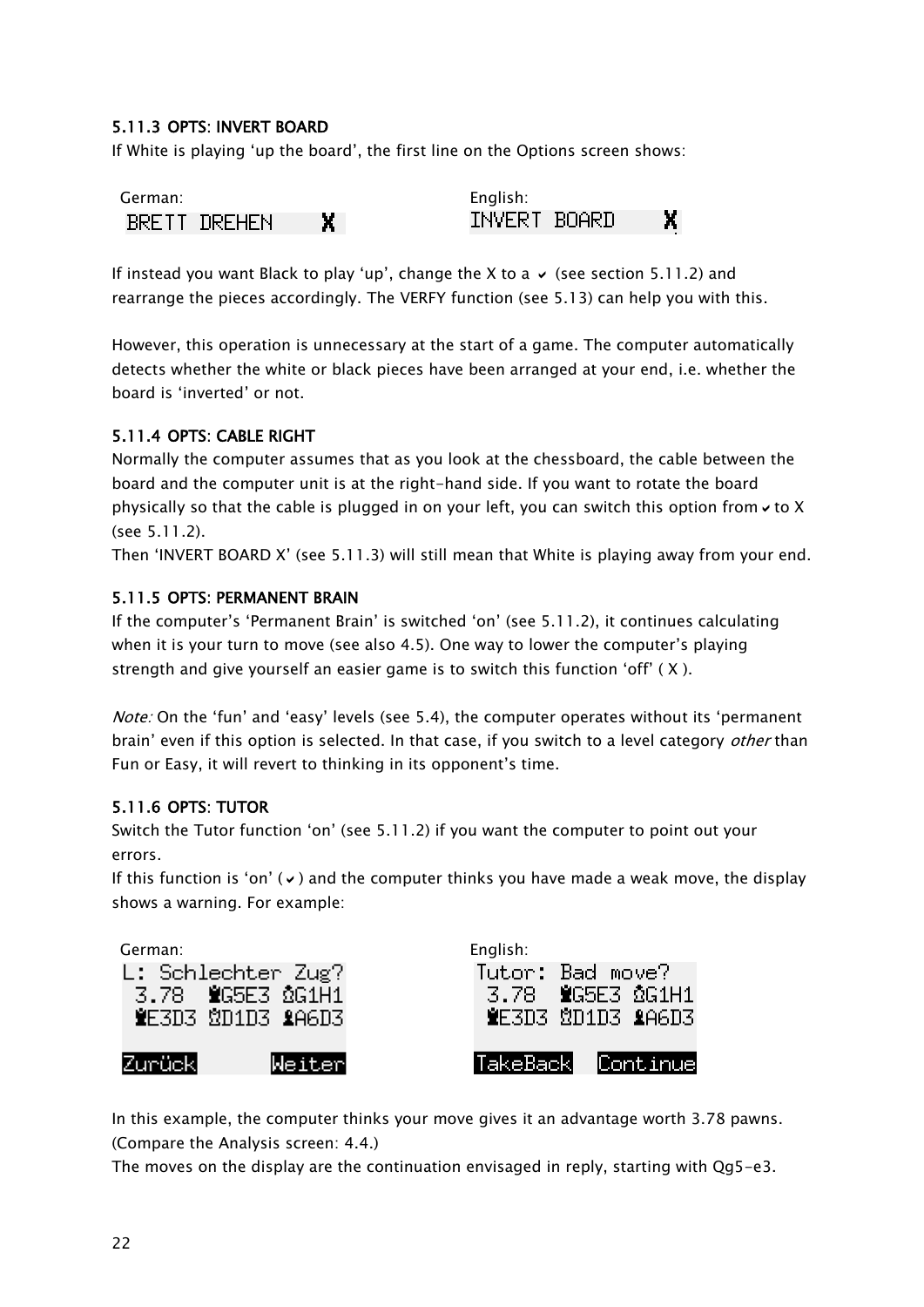You may now press RED and take your move back (see [3.5\)](#page-10-2), or press GREEN if you want your move to stand.

# <span id="page-22-0"></span>5.11.7 OPTS: STYLE

Proceeding as in section [5.11.2](#page-20-3) you can choose between three styles of play:

- Risky The computer places value on aggression and is averse to a drawn result
- Normal The strongest style, avoiding undue risk or caution
- Solid The computer plays more defensively

#### <span id="page-22-1"></span>5.11.8 OPTS: BOOK

ChessGenius can utilize various 'books' (or 'libraries') of standard chess openings. The BOOK option offers eleven settings (from which you can choose as in section [5.11.2\)](#page-20-3).

Two of the books embrace a comprehensive range of openings:

- Champion 'Master' book by M.Uniacke, containing over 300,000 positions
- Classic 'Classic London Book' with 57,000 positions

There are also seven specialized books, each dealing with a specific area of chess opening theory:

- Open games (beginning 1. e4 e5)
- Spanish (or Ruy Lopez)
- Semi-open (1. e4 without 1… e5)
- Sicilian
- Q. Gambit
- Indian
- Gambits

If a specialized book is chosen, the computer will play a move from this book if there is one available in the position. If not, it will (if possible) play a move from the 'Champion' book.

The remaining settings are:

- User The book, if any, that you have installed via a USB connection see section [6.3.2.](#page-28-2)
- Off If this is chosen, ChessGenius plays without an openings book.

Note: Because the opening books for ChessGenius Exclusive must maintain a certain format, please register your device, so that we can keep you informed about any changes to these specifications.

#### <span id="page-22-2"></span>5.11.9 OPTS: SOUNDS

There are four possible volume settings for the sound signals:

- Loud
- Medium
- Ouiet
- Off (mute)

To specify the volume, proceed as in section [5.11.2.](#page-20-3)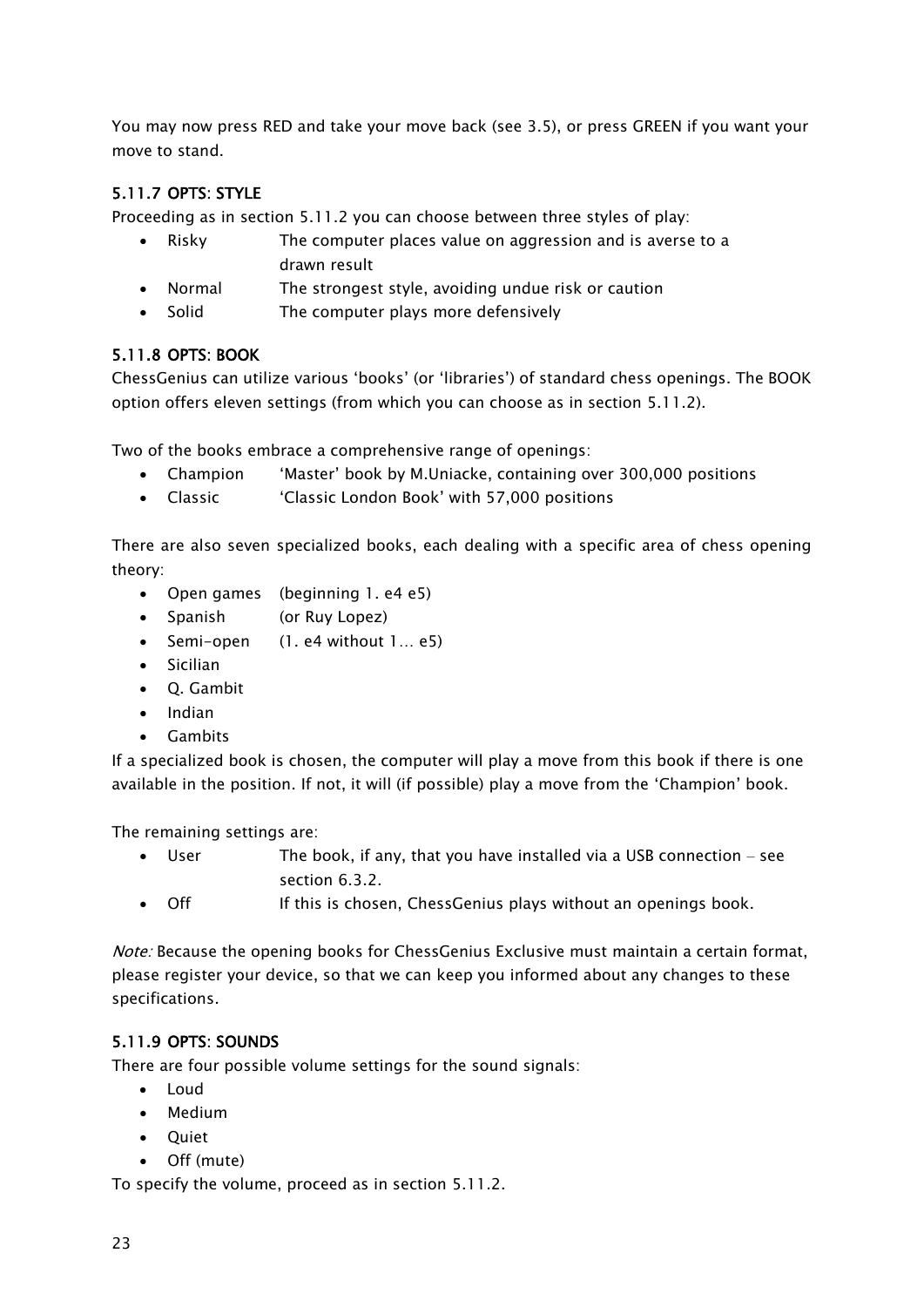# <span id="page-23-0"></span>5.11.10 OPTS: CONTRAST

You have a choice of ten different LCD contrast settings. The contrast can be adjusted as in section [5.11.2.](#page-20-3)

#### <span id="page-23-1"></span>5.11.11 OPTS: CPU SPEED

Reducing the computer's speed of calculation is another way to make it an easier opponent. The CPU SPEED option offers 6 settings, ranging from 50 to 300 MHz, which may selected as in section [5.11.2.](#page-20-3)

#### <span id="page-23-2"></span>5.11.12 OPTS: SLIDING

As explained in section [3.1.1](#page-9-2), you may adjust the computer's reaction time, i.e. the interval before it registers your piece on its new square. If the interval is longer, you may slide the piece across the board a little more slowly.

The SLIDING option offers 3 settings which may be selected as in section [5.11.2:](#page-20-3)

| Fast          | Virtually instantaneous reaction         |
|---------------|------------------------------------------|
| <b>Medium</b> | Reaction time: approximately 0.3 seconds |
| Slow          | Reaction time: approximately 0.6 seconds |

If the 'fast' setting is chosen, a move across more than one square should be made by picking the piece up, not sliding it.

#### <span id="page-23-3"></span>5.11.13 OPTS: LANGUAGE

You have a choice of seven different languages for the screen messages. See [2.4.](#page-7-0) To specify the language, proceed as in section [5.11.2.](#page-20-3)

# <span id="page-23-4"></span>5.12 Menu: SETUP (setting up a position)

To construct a special position on the computer's chessboard, select SETUP from the menu. You will then see the 'Setup' screen, which (if White is to move) looks like this:



Now simply place the pieces on the desired squares, and if the screen is showing the right colour to move, you can press GREEN to confirm the new position. (Instead, a press on RED would return to the situation before you selected SETUP.)

You can now play from this position; make a move, or give the MOVE command to make ChessGenius do so (see [5.2\)](#page-15-2).

However, before confirming the position, you may want to inspect or alter some of its properties. To do this, press the up arrow button  $\hat{v}$  to display a list of parameters. Further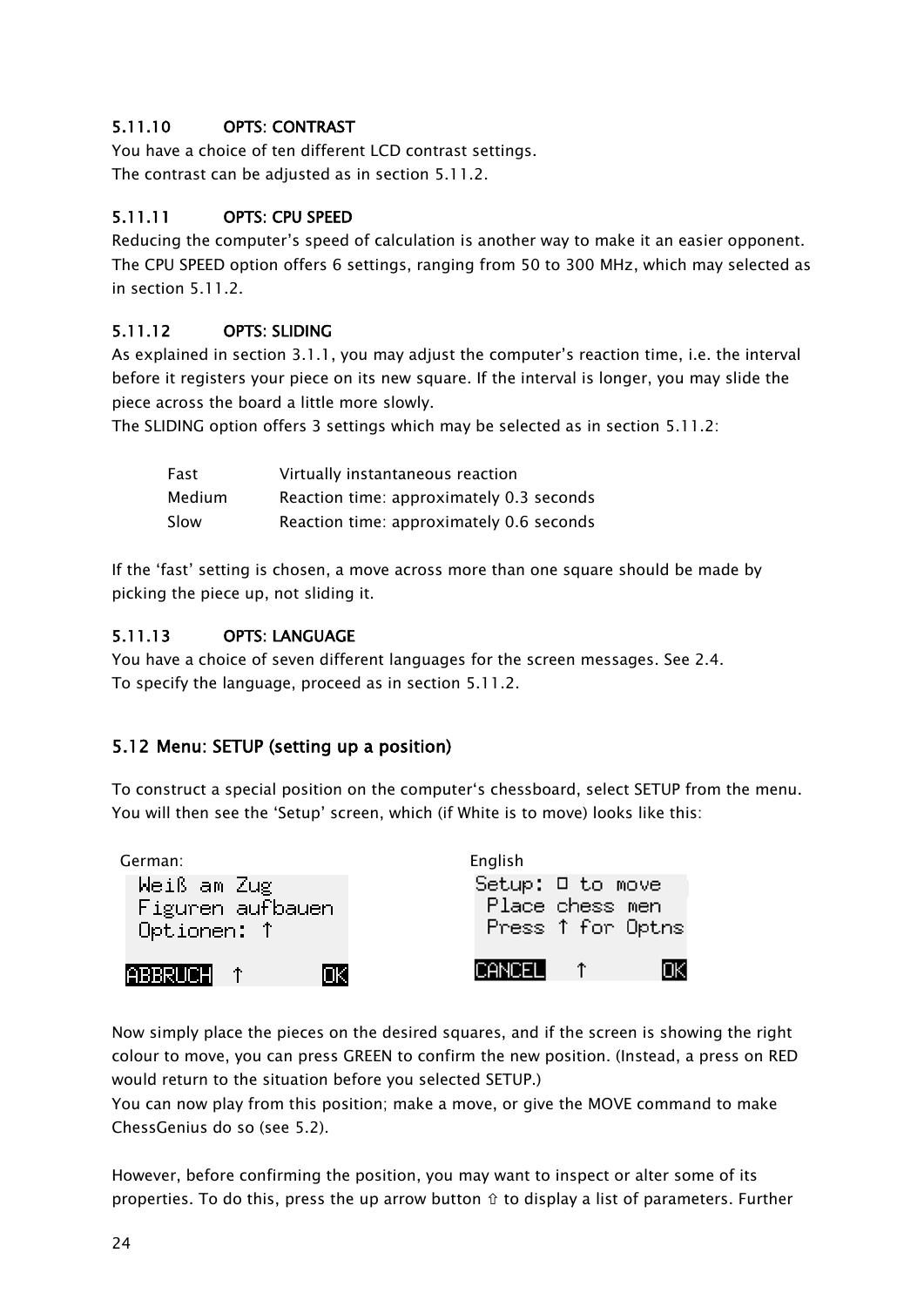presses on  $\hat{v}$  (or on  $\hat{v}$ ) will display more parameters and move the cursor (a 'blinking' \*) to each one in turn.

To change the colour to move:

- Bring the cursor to the WHITE TO MOVE line.
- Press GREEN to switch between  $\vee$  (White) and X (Black).

To specify the move number:

- Bring the cursor to the MOVE NUMBER line, and press GREEN. (The \* is replaced by  $\ddagger$ .)
- Left arrow  $\Leftrightarrow$  or right arrow  $\Leftrightarrow$  increases/decreases the number in steps of one. Up arrow  $\hat{v}$  or down arrow  $\theta$  increases/decreases the number in steps of ten.
- When ready, press GREEN to confirm. (The 'blinking' \* reappears.)

To specify whether (for example) Black has the right to castle queen's side:

- Bring the cursor to the line with  $\equiv 0-0-0$ .
- Press GREEN to switch between  $\vee$  (yes) and X (no).

When you have made the desired changes, press RED to return to the 'Setup' screen.

*Note (1):* You cannot confirm the new position if a king is missing or if a pawn is on the first or eighth rank. To point to the fault, the bottom line of the screen will display:



Similarly, the position cannot be confirmed if the side to move is giving check. The fault is indicated by:



*Note (2):* The first move from the position you have constructed cannot be a capture *en passant*. To create a position where such a move is possible, set up the immediately preceding position, and then carry out the move that allows the capture.

# <span id="page-24-0"></span>5.13 Menu: VERFY (verifying the position)

VERFY displays half the chessboard in diagrammatic form, with the pieces in the correct current positions. To switch between the two halves of the board, press the up arrow  $\hat{u}$  or down arrow  $\mathcal{V}$ .

This function can help you adjust the pieces on the chessboard in case of confusion. To return to the menu, press RED.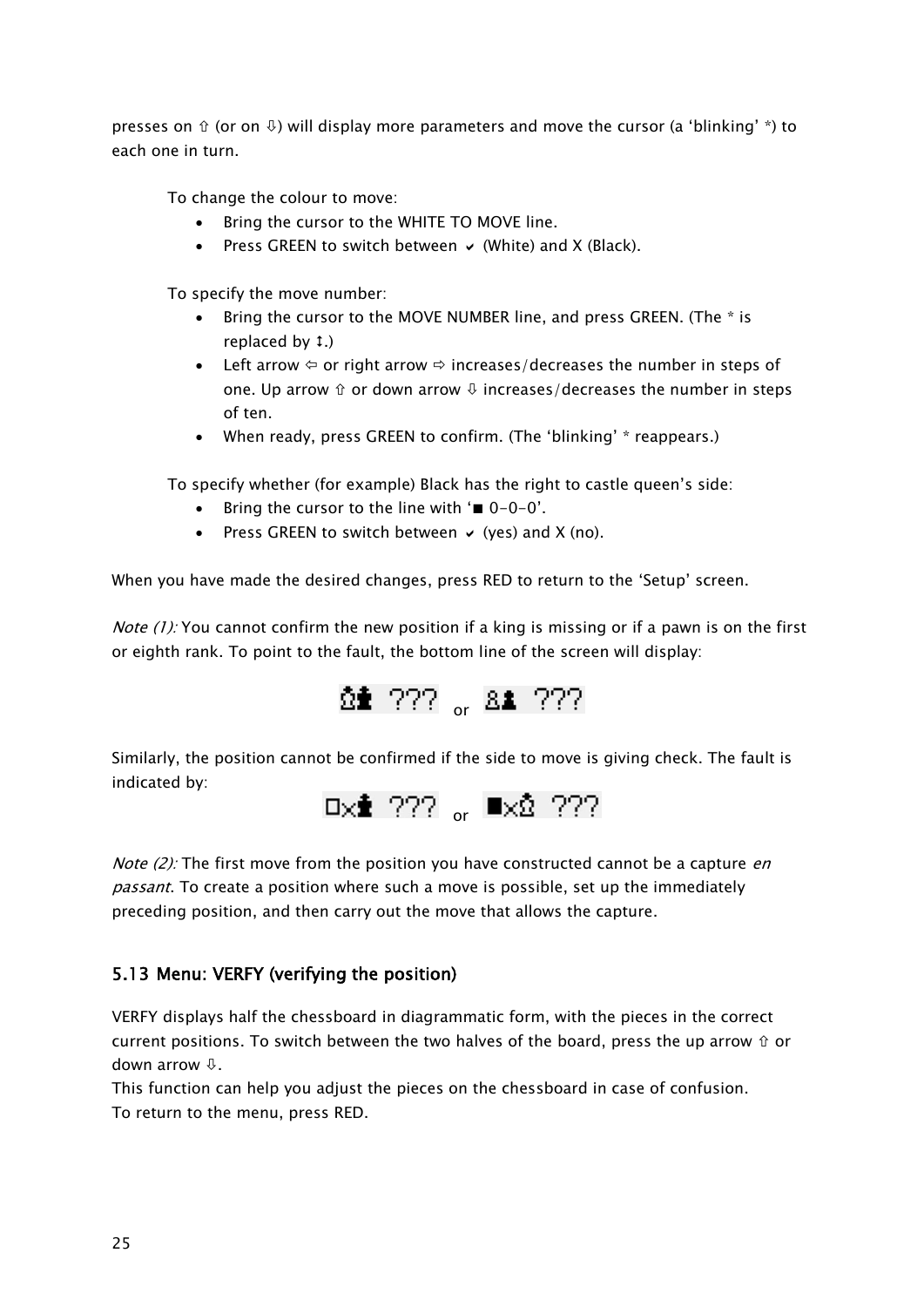# <span id="page-25-0"></span>6 USB mode – Communicating with a PC

# <span id="page-25-1"></span>6.1 Connecting to the PC

If you wish to use the functions described below, please register with MILLENNIUM 2000 (see <http://www.millennium2000.de/registration/chessgenius> ) so that we can inform you of changes and/or software upgrades relating to your ChessGenius Exclusive computer.

To connect the computer unit to a PC or laptop, you will need an A to B USB cable (not included into delivery). This is the type that is used (e.g.) for printers. Plug the cable into the centre socket at the rear of the computer unit and into a suitable port on your PC/laptop. You can then:

- Install an updated chess program in ChessGenius Exclusive.
- Install a new openings book (see [5.11.8\)](#page-22-1).
- Import and export games in 'PGN' format.

# <span id="page-25-2"></span>6.2 Saving and loading games in PGN (Portable Game Notation) format

These operations are performed with the 'PGN Tool' application that can be obtained from the Millennium website [http://www.millennium2000.de/support.](http://www.millennium2000.de/support) Download it to your PC or laptop, and also download and run its Installer program. Then:

- Open the PGN Tool.
- Press the On/Off button on the ChessGenius computer unit, to display 'USB MODE'.
- A game can now be saved or loaded.

#### <span id="page-25-3"></span>6.2.1 Saving the current game

Click on 'Get PGN' at the bottom left of the PGN Tool display. The game that ChessGenius currently holds in its memory appears in the application window. For example:

| Chess Genius Exclusive PGN Tool V1.2                                                                                                                                                                                                                                                                                                                                                                                                                                                                                                                                                                                                                                                 | 回        |
|--------------------------------------------------------------------------------------------------------------------------------------------------------------------------------------------------------------------------------------------------------------------------------------------------------------------------------------------------------------------------------------------------------------------------------------------------------------------------------------------------------------------------------------------------------------------------------------------------------------------------------------------------------------------------------------|----------|
| File<br>Help                                                                                                                                                                                                                                                                                                                                                                                                                                                                                                                                                                                                                                                                         |          |
|                                                                                                                                                                                                                                                                                                                                                                                                                                                                                                                                                                                                                                                                                      |          |
| [Event "?"]                                                                                                                                                                                                                                                                                                                                                                                                                                                                                                                                                                                                                                                                          |          |
| 1. d4 e6 2. c4 c5 3. Nf3 Nf6 4. d5 exd5 5. cxd5 q6 6. Nc3 d6 7. Nd2 a6 8. a4 Bq7 9.<br>e4 O-O 10, Be2 Re8 11, f3 Nh5 12, O-O Bd4+ 13, Kh1 Qq5 14, q4 Nf4 15, Nc4 Qf6 16,<br>Nb6 Ra7 17, Ra3 Nd7 18, a5 Rf8 19, Bc4 Nxb6 20, axb6 Ra8 21, Bxf4 Bxc3 22, Rxc3 Oxf4<br>23. Qc1 Qf6 24. Qe3 Re8 25. Be2 Bd7 26. f4 Qe7 27. Bf3 Qh4 28. g5 h6 29. gxh6 Qxh6<br>30. Bq2 Bb5 31. Re1 Re7 32. Qq3 Rae8 33. e5 Kq7 34. Rce3 Qh5 35. Bf3 Qh6 36. e6 f5<br>37. Rq1 Rh8 38. Ree1 Be8 39. Ref1 Qh4 40. Be2 Qxq3 41. Rxq3 Kf6 42. Kq2 Reh7 43. h3<br>Rh4 44. Rqf3 Ba4 45. b3 Be8 46. Bd3 R4h7 47. Rb1 Bb5 48. Bxb5 axb5 49. Ra1 Rh4 50.<br>Ra7 R8h7 51, Ra8 Rh8 52, Ra7 R8h7 53, Ra8 Rh8 54, Ra7 * |          |
|                                                                                                                                                                                                                                                                                                                                                                                                                                                                                                                                                                                                                                                                                      |          |
| Get PGN                                                                                                                                                                                                                                                                                                                                                                                                                                                                                                                                                                                                                                                                              | Send PGN |
| Ready                                                                                                                                                                                                                                                                                                                                                                                                                                                                                                                                                                                                                                                                                |          |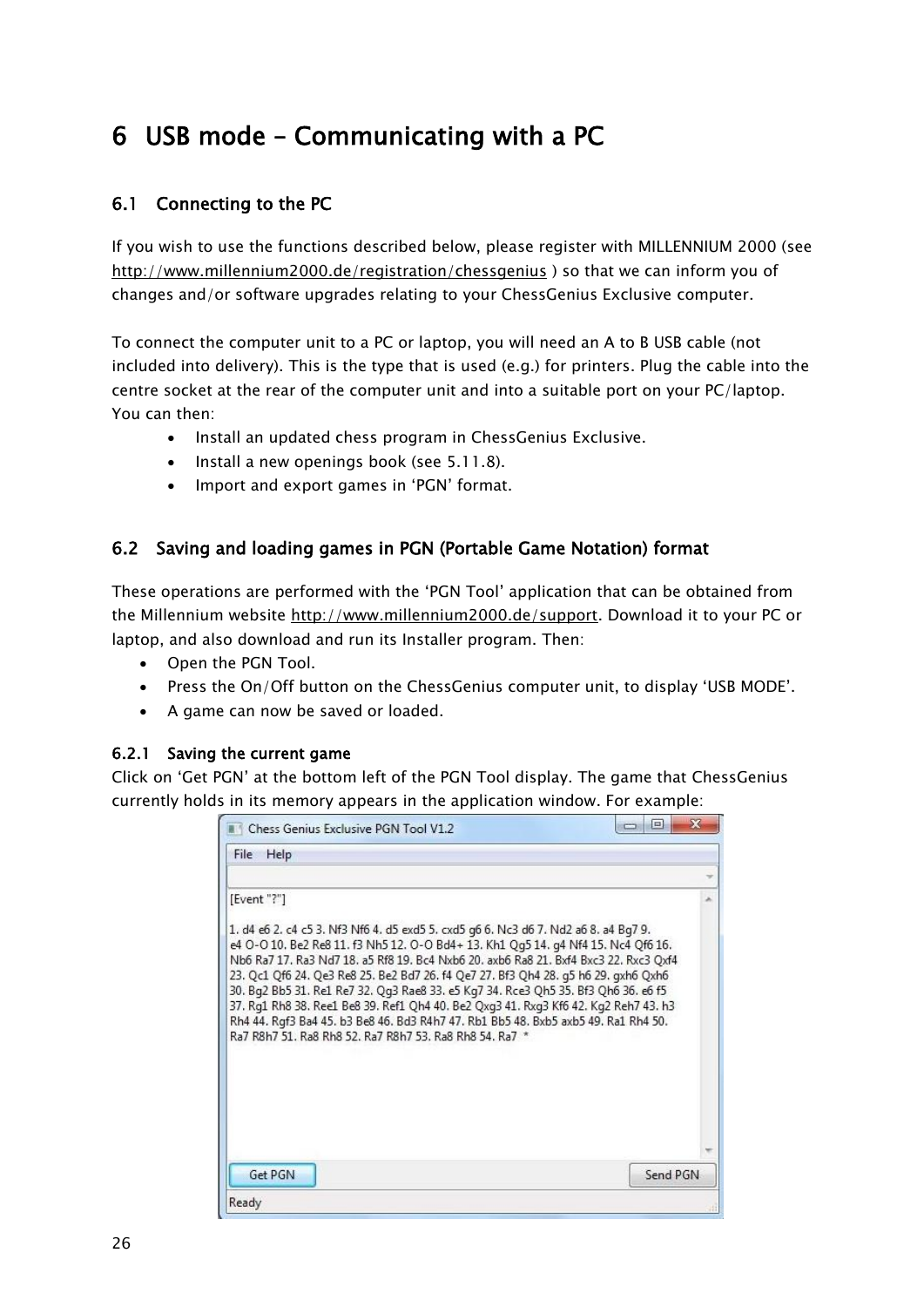You can now copy and paste the game into a document or text file.

Note the 'Event' header. This or another suitable header must precede the game score if the game is to be incorporated in a composite PDF file – see section [6.2.3.](#page-26-1)

#### <span id="page-26-0"></span>6.2.2 Loading a game

You can simply copy a game into the PGN Tool window, and then click on 'Send PGN'. This loads the game into ChessGenius's memory, replacing the data of any other game. When you press a red button to exit from USB mode, ChessGenius will display the final moves of the downloaded game on its 'Game score' screen (see section [4.3\)](#page-12-3). You can step back and forward through the moves as described in section [3.5.](#page-10-2)

#### <span id="page-26-1"></span>6.2.3 Loading a PGN file

A game from a composite file in PGN format can be selected and downloaded as follows:

- Click on 'File' at the top left of the PGN Tool display. Then click on 'Load PGN File'. This displays a box enabling you to navigate to the required file. Highlight the file and click on 'Open'. One of the games in the file appears in the application window.
- $\bullet$  Click on  $\bullet$  at the top right. This displays a drop-down menu of games in the file, e.g.:

| 58PORTOR.PGN - Chess Genius Exclusive PGN Tool V1.2                  | l ca |
|----------------------------------------------------------------------|------|
| Help<br>File                                                         |      |
| izt, Portoroz, 1958.??.??, 01, Averbakh Y - Cardoso R (1/2-1/2)      |      |
| izt, Portoroz, 1958.??.??, 01, Averbakh Y - Cardoso R (1/2-1/2)      |      |
| izt, Portoroz, 1958.??.??, 01, Benko P - Fuster G (1-0)              |      |
| izt, Portoroz, 1958. ??. ??, 01, Bronstein D - Gligoric S (1/2-1/2)  | Ξ    |
| izt, Portoroz, 1958.??.??, 01, Fischer R - Neikirkh O (1/2-1/2)      |      |
| izt, Portoroz, 1958. ??. ??, 01, Larsen B - Filip M (1/2-1/2)        |      |
| izt, Portoroz, 1958. ??.??, 01, Olafsson F - Szabo L (1-0)           |      |
| izt, Portoroz, 1958.??.??, 01, Panno O - Pachman L (1/2-1/2)         |      |
| izt, Portoroz, 1958. ??. ??, 01, Petrosian T - Sherwin J (1-0)       |      |
| izt, Portoroz, 1958.??.??, 01, Sanguinetti R - Matanovic A (1/2-1/2) |      |
| izt, Portoroz, 1958. ??.??, 01, Tal M - De Greiff B (1-0)            |      |
| izt, Portoroz, 1958.??.??, 02, Cardoso R - Larsen B (1/2-1/2)        |      |
| izt, Portoroz, 1958.??.??, 02, De Greiff B - Petrosian T (1/2-1/2)   |      |
| izt, Portoroz, 1958.??.??, 02, Filip M - Sanguinetti R (1/2-1/2)     |      |
| izt, Portoroz, 1958. ??. ??, 02, Fuster G - Fischer R (0-1)          |      |
| izt, Portoroz, 1958.??.??, 02, Gligoric S - Averbakh Y (1/2-1/2)     |      |

• Select a game, and click on 'Send PGN' to download it to ChessGenius.

#### <span id="page-26-2"></span>6.2.4 Creating a PGN file

A file where multiple games can be stored and handled as in section [6.2.3](#page-26-1) can be created as follows:

- Open a blank document or text file.
- $\bullet$  Save the file in Plain Text (\*.txt) format.
- Change the 'txt' suffix to 'pgn'.

Each game copied into the PGN file must be preceded by one or more 'headers'. A header is enclosed in square brackets and consists of a label followed by a string in double quotation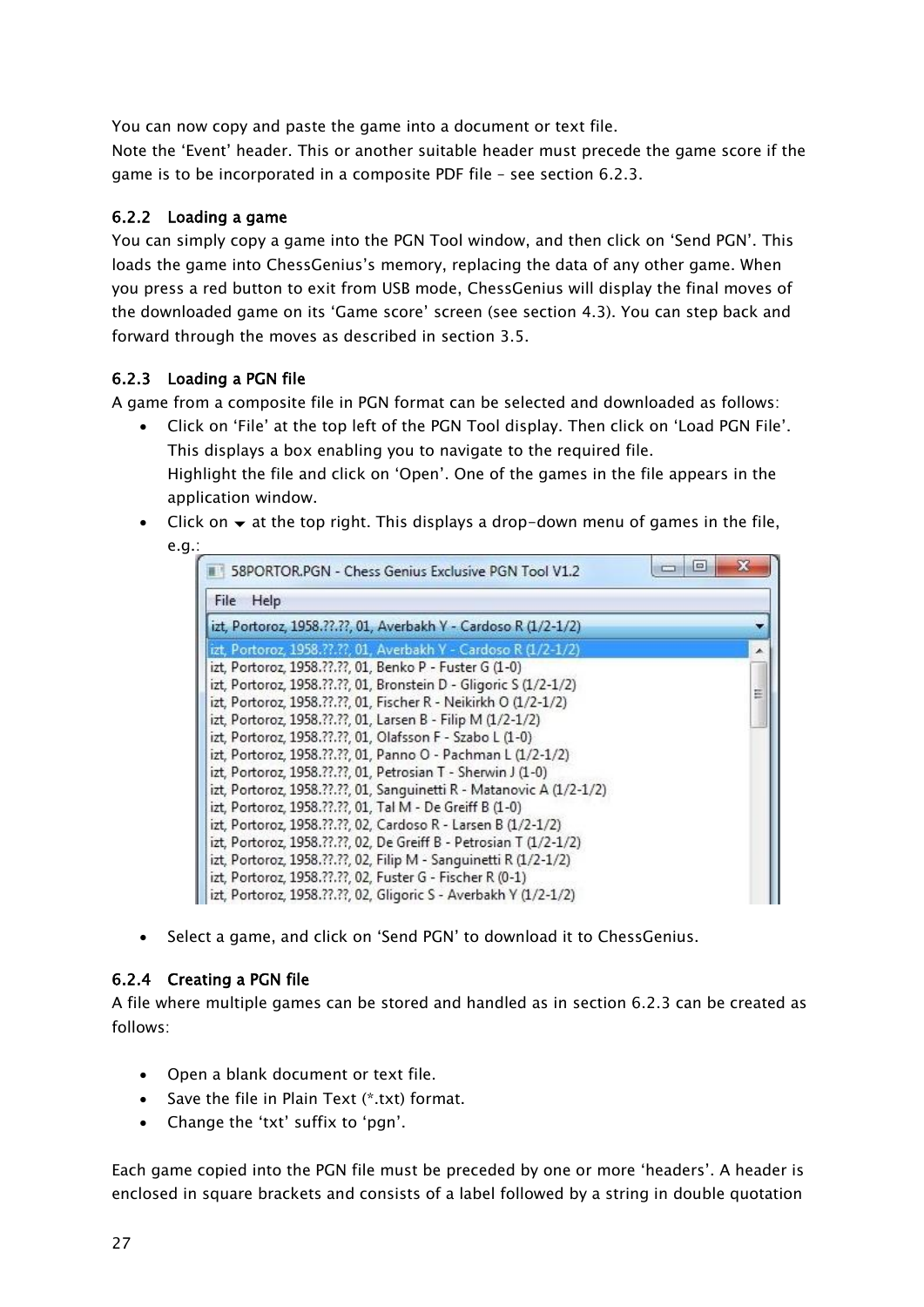marks.

The PGN tool requires each game to have at least *one* header with any of these three labels:

- Event
- White
- Black

A template for the 'Event' header is automatically supplied by the PGN Tool when a game is acquired from ChessGenius. The string in quotation marks can be edited in the PGN Tool window, e.g.:

[Event "25-minute Rapid game"]

Then when the game is stored in the PGN file, the drop-down menu will display the string as an identification for this game:

25-minute Rapid game, ??? - ??? ()

The fields denoted here by '???' and '()' are available to be filled by data from headers labelled 'White', 'Black' and 'Result'. Other standard headers that can supply data for the drop-down menu are 'Site', 'Date' and 'Round'. For example, you could equip a game with this set of headers:

[Event "Rapid chess match"] [Site "Hastings, England"] [Date "2017.07.16"] [Round "2"] [White "User"] [Black "ChessGenius"] [Result "1/2-1/2"]

Then the menu would identify the game like this:

```
Rapid chess match, Hastings, England, 2017.07.16, 2, User - ChessGenius (1/2-1/2)
```
Note: To ensure correct formatting (with quotation marks in the requisite style), the game data is more conveniently edited in the PGN Tool window than in the PGN file itself.

# <span id="page-27-0"></span>6.2.5 Saving a game from a 'set up' position

If a game acquired from ChessGenius begins from a 'set up' position (see section [5.12\)](#page-23-4), the PGN Tool records that position in 'Forsyth-Edwards notation'. For example:

```
[Event "?"]
[SetUp "1"]
[FEN "1k1K4/1p5P/1P6/8/8/8p7/8 w - 0 1"]1. h8=Q a1=Q 2. Qg8 Qa2 3. Qe8 Qa4 4. Qe5+ Ka8 5. Qh8 Qf4 6. Ke7+ Qb8 7. 
Qa1+ Qa78. Qxa7+ *
```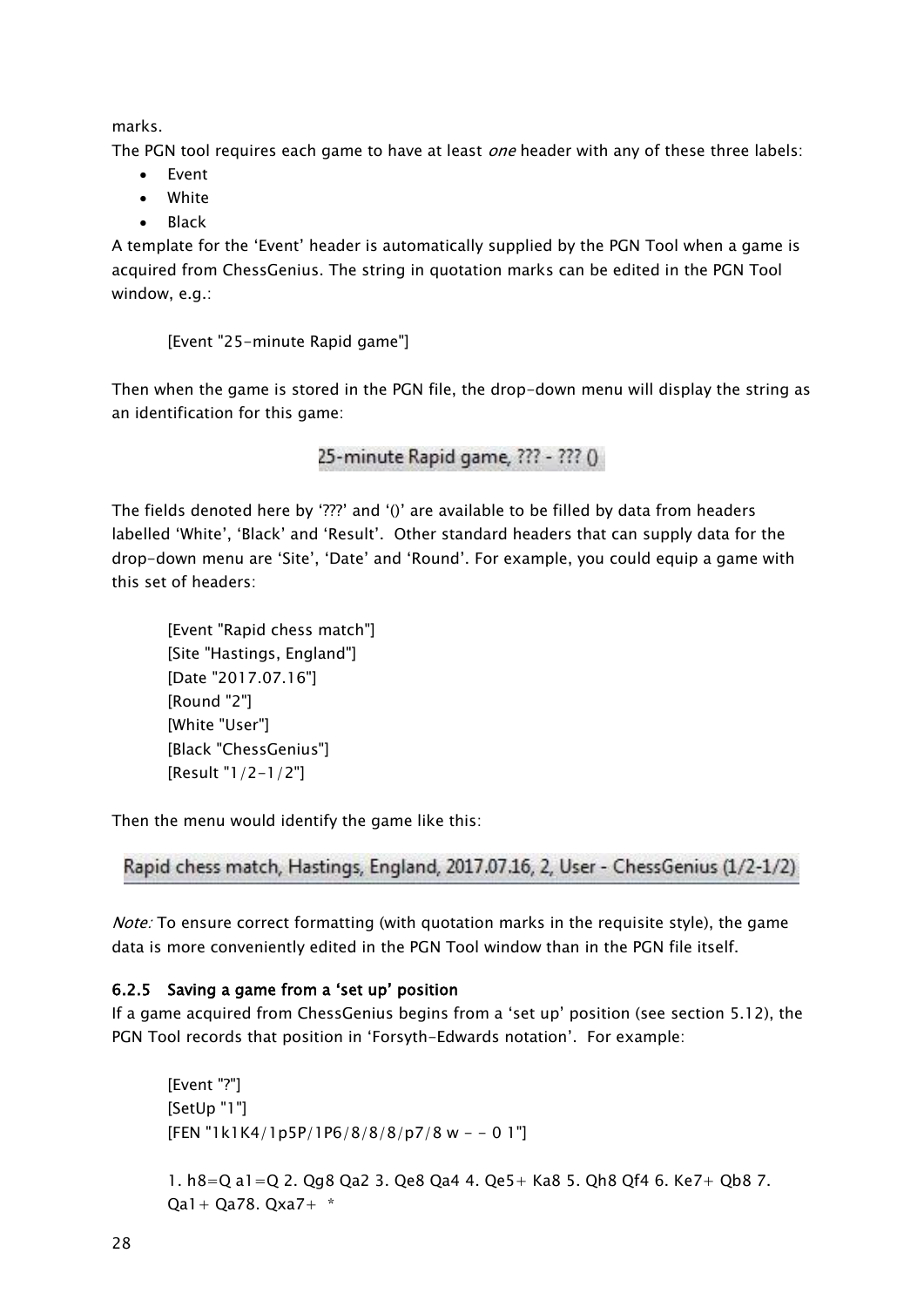(If the PGN file is only to be used in conjunction with the PGN Tool, it is unnecessary to preserve the header labelled 'SetUp'. This header may be required if the file is to be read by other applications.)

# <span id="page-28-0"></span>6.3 Further downloads

With the tool 'CGX\_Update', obtainable from the Millennium website [http://www.millennium2000.de/support,](http://www.millennium2000.de/support) it is possible to load updated versions of the chess program into the ChessGenius computer unit. New openings books may also be loaded (see [5.11.8\)](#page-22-1). To install the CGX Update Tool on your PC or laptop, follow the on-screen instructions.

# <span id="page-28-1"></span>6.3.1 Installing a new version of the chess program

- With the PC/laptop connected to the Internet, open the CGX Update Tool.
- Note that for update C23, the clock unit must be connected to the board, too.
- Press the On/Off button on the ChessGenius computer unit. This displays 'USB MODE'.
- $\bullet$  Click on  $\bullet$  in the 'Available Firmware' line of the Update Tool. From the drop-down menu, select the desired version of the chess program.
- Click on 'Send-> Clock'. While the program is being installed, the message 'Programming' is shown in the Update Tool display and on the ChessGenius screen. The process is likely to take several minutes.
- Once programming is complete, "Programming Complete" is shown in the Update Tool. You can either click on "Restart" in the Update Tool, or wait several minutes. The clock will now restart.
- Once update and restart is complete, the clock shows the start screen. You can now play.

# <span id="page-28-2"></span>6.3.2 Installing a new openings book

Open the Update Tool, press the On/Off button and click on 'Connect' – just as in section [6.3.1.](#page-28-1) Then click on  $\blacktriangleright$  in the 'Available books' line, select the desired book from the dropdown menu, and click on 'Send-> Clock'.

<span id="page-28-3"></span>Proceed as in [6.3.1.](#page-28-1)

# 7 FAQ and troubleshooting

# <span id="page-28-4"></span>7.1 My board does not work as intended

We put a lot of work into the ChessGenius Exclusive, and we do our best to get the best product to you. Sometimes the board does not work as intended, for example, when it gets damaged during transport. This should not happen. Please contact the shop where you purchased the board for help and/or a replacement.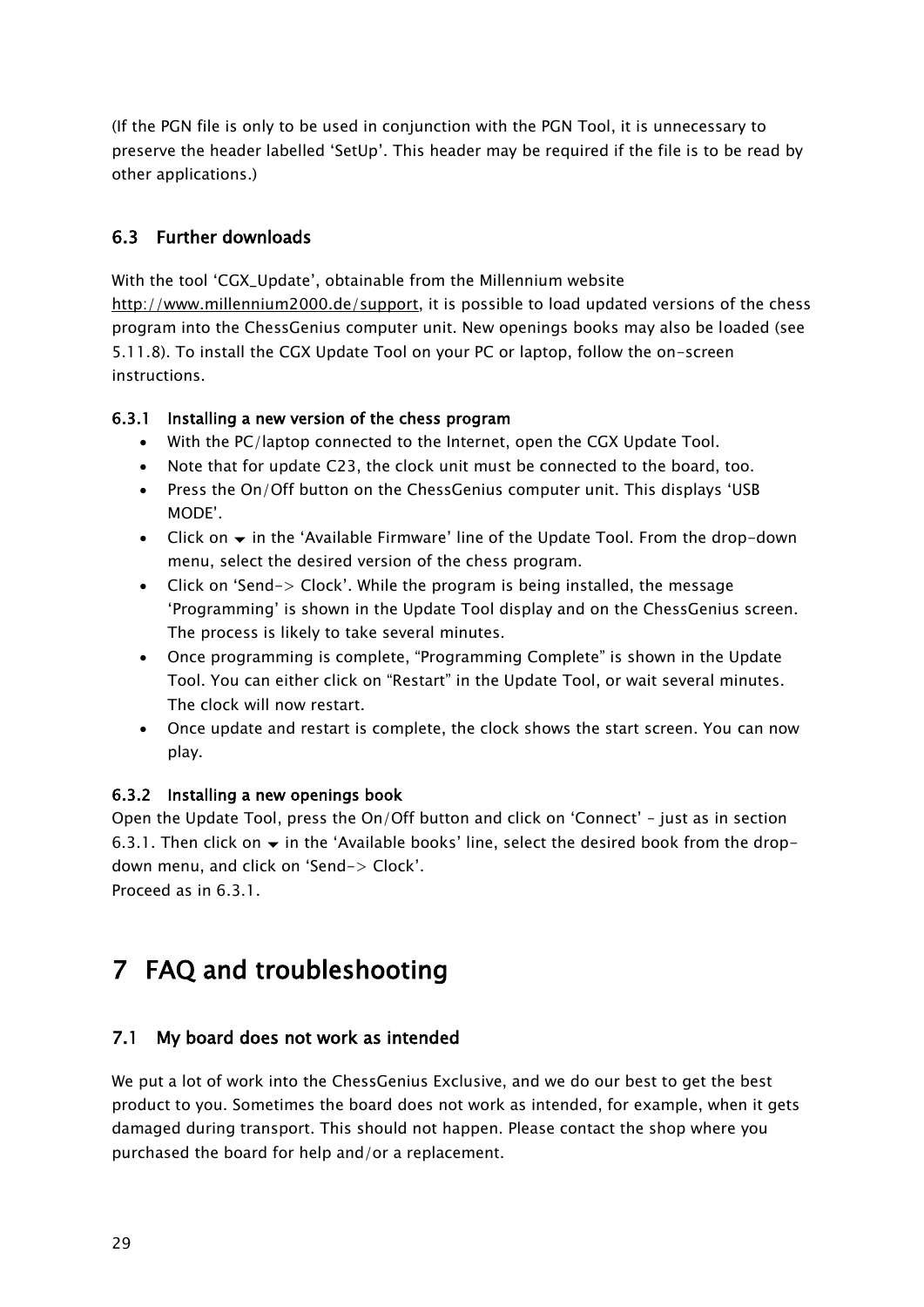# <span id="page-29-0"></span>7.2 A chess piece does not work as intended

This should not happen. Please contact the shop where you purchased the board for help and/or a replacement.

### <span id="page-29-1"></span>7.3 I need spare chess pieces

We included a spare queen for a pawn promotion to a queen. If you want additional other pieces, or a spare set, you can contact the shop where you purchased the board. Most shops sell spare sets.

#### <span id="page-29-2"></span>7.4 Can I save games?

<span id="page-29-3"></span>You can save a game on your computer. You need to install the PGN tool on your computer, see [6.2.](#page-25-2) With the PGN tool installed, you can save a game as PGN file on your computer.

#### 7.5 Can I load games onto the ChessGenius Exclusive?

Games are noted as PGN files. You can load an existing PGN file to the ChessGenius Exclusive, using the PGN tool, see [6.2.](#page-25-2)

# <span id="page-29-4"></span>7.6 Is there a firmware update?

We release firmware updates. These updates remove bugs and add additional features. We suggest you use the latest firmware for best playing experience.

You can either check if there is a newer firmware available by using the CGX tool (see [6.3\)](#page-28-0), or you can subscribe to our newsletter here

[http://www.millennium2000.de/registration/chessgenius/index\\_en.html](http://www.millennium2000.de/registration/chessgenius/index_en.html)

<span id="page-29-5"></span>If you are subscribed, you will receive an email once there is an update available.

# 7.7 Can I go back to an older firmware?

Some users want to have the option to play with an older firmware. If we release an update that changes the engine, we put both versions (the old and the new one) on our server. You can update your ChessGenius Exclusive to the new one… and if you want the older one back, you just need to use the CGX tool again, select the older firmware, and send it to the clock. There can only be one firmware installed on your clock – not two different ones at the same time.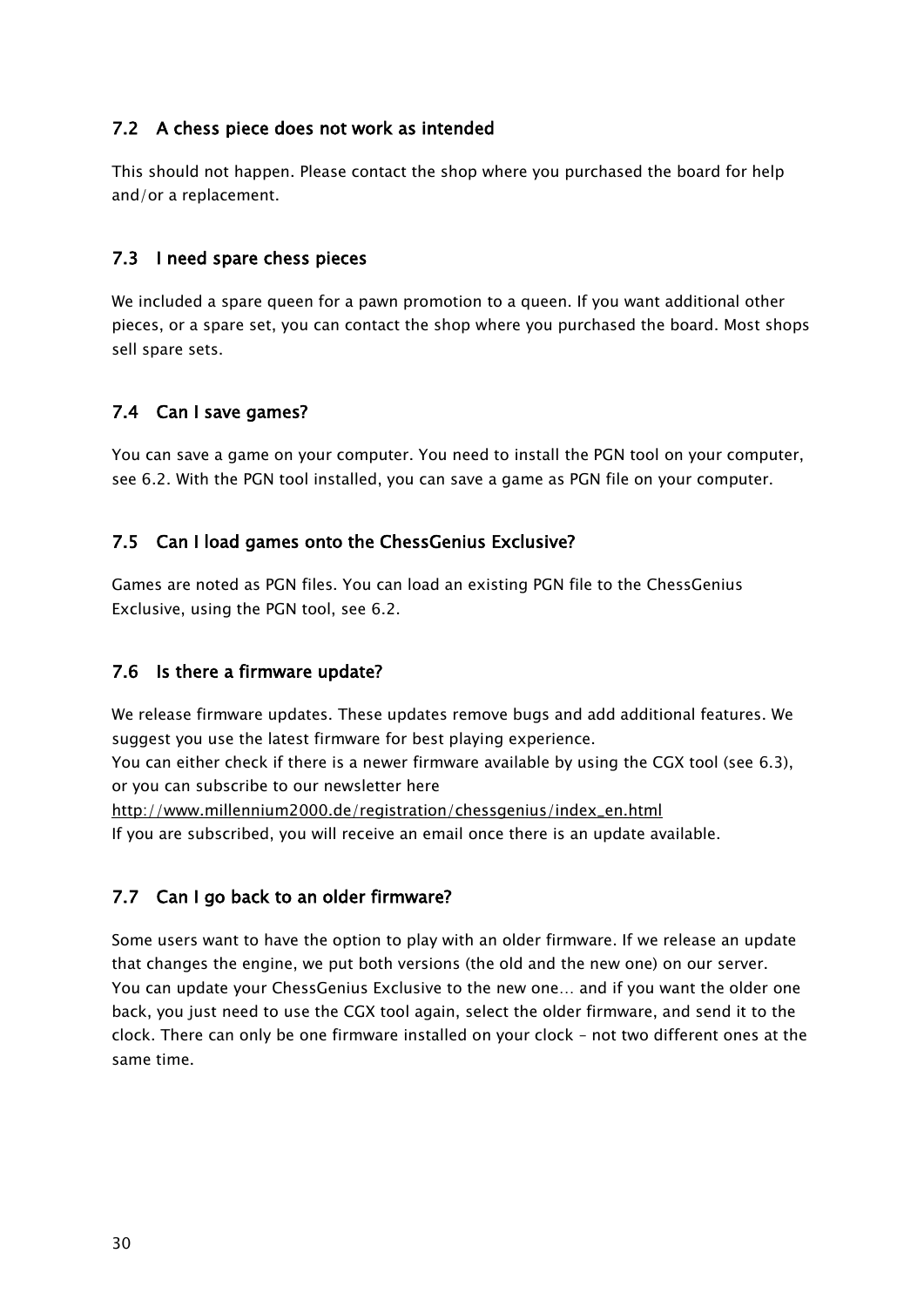# <span id="page-30-0"></span>7.8 CGX or PGN tool does not recognize the clock

#### <span id="page-30-1"></span>7.8.1 Driver update

Depending on your computer, you might need to update a driver on your computer. Check for driver updates online.

#### <span id="page-30-2"></span>7.8.2 Cable and connection

Check that you have got the right cable. It must be connected to your computer, as well as to your clock. See setup [2.3.](#page-6-0)

#### <span id="page-30-3"></span>7.8.3 USB mode

If the clock is not in USB mode, the CGX or PGN tool will not recognize the clock. Press the On/Off button on the ChessGenius computer unit to display 'USB MODE' or see chapter [6.1](#page-25-1) for more details.

# <span id="page-30-4"></span>7.9 CGX tool cannot get the latest firmware

Your computer needs access to the internet to download the firmware. Check if you have internet access. Check also if you might have blocked the CGX tool, for example your firewall might deny access.

# <span id="page-30-5"></span>7.10 I cannot complete the firmware update

Is the board connected to the clock?

For the 2018 update (version C23), the clock must be connected to your board during download and update. Connect the board and the clock.

# <span id="page-30-6"></span>7.11 How long does the update take? When is the update complete?

Depending on your internet speed, it might take several minutes until the CGX tool has downloaded the firmware from our server. Please just take some time and wait until the download is complete. Once the CGX tool displays "Programming Complete" in the bottom line, you can click on "Restart" in the CGX tool. If you do not click on "Restart" for several minutes, the clock will restart itself. Once restart is complete, the clock shows the usual start screen.

In total, this may take up to 20 minutes. Get yourself a cup of tea or coffee. It does not help if you press any buttons or click repeatedly on the tool. Really. We can tell from experience.

# <span id="page-30-7"></span>7.12 Feedback and questions

We are always happy to receive your feedback. And we are curious to receive your questions. Email us at [quality@computerchess.com](mailto:quality@computerchess.com)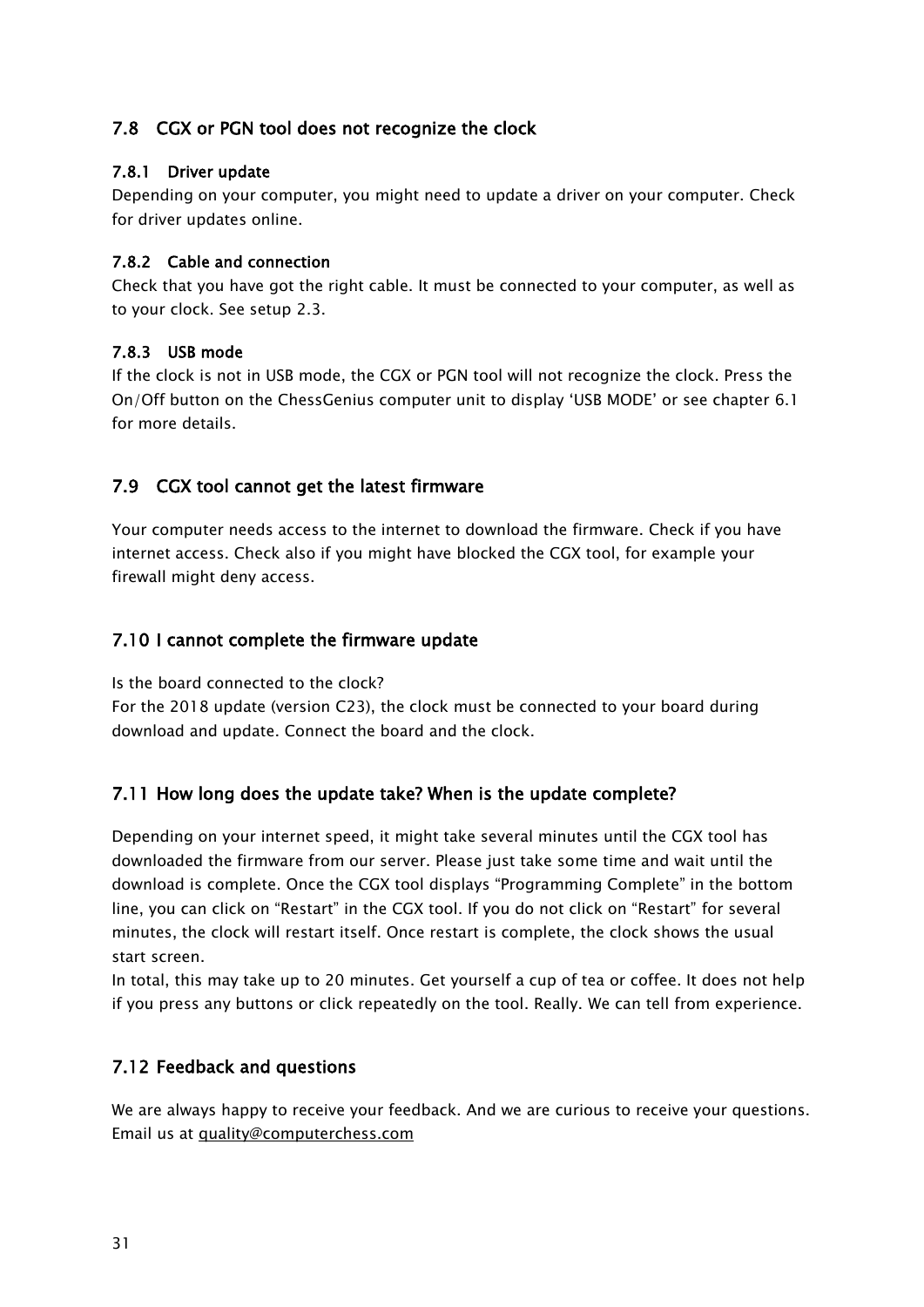# <span id="page-31-0"></span>8 Disposal



Dispose of packing materials in an environmentally friendly manner by using the relevant collection containers provided for the purpose.



Within the European Union, the device must be disposed of properly at the end of its service life, according to EC Directive 2012/19/EU. Suitable parts of the device will then be recycled, reducing environmental pollution.

For more information, please contact your local waste disposal company or your municipal administration.

# <span id="page-31-1"></span>9 Warranty, servicing and import

Details of warranty conditions, warranty handling and other service information can be found on the warranty card that is included separately with the device.

If you no longer have your warranty card available, please contact our office in Germany, either by telephone +49 (0) 2773 7441 222 or at [support@computerchess.com.](mailto:support@computerchess.com)

If you purchased the product in a country other than Germany, Austria or Switzerland, and need service, please contact the dealer where you purchased the product.

For any questions or feedback, you can also email us at [quality@computerchess.com.](mailto:quality@computerchess.com)

Product development & import by MILLENNIUM 2000 GmbH Heisenbergbogen 1 (Dornach) 85609 Aschheim, Germany www.millennium2000.de

# <span id="page-31-2"></span>10Technical specifications

- PRODUCT: ChessGenius Exclusive chess computer Operates with the enclosed AC adaptor
- ITEM NO: M820
- HARDWARE: ARM Cortex M7 CPU configurable from 50–300 MHz
- SOFTWARE: Chess program ChessGenius Copyright © Lang Software Limited (UK) Opening library (Master Book) Copyright © Applied Computer Concepts Ltd. (UK)